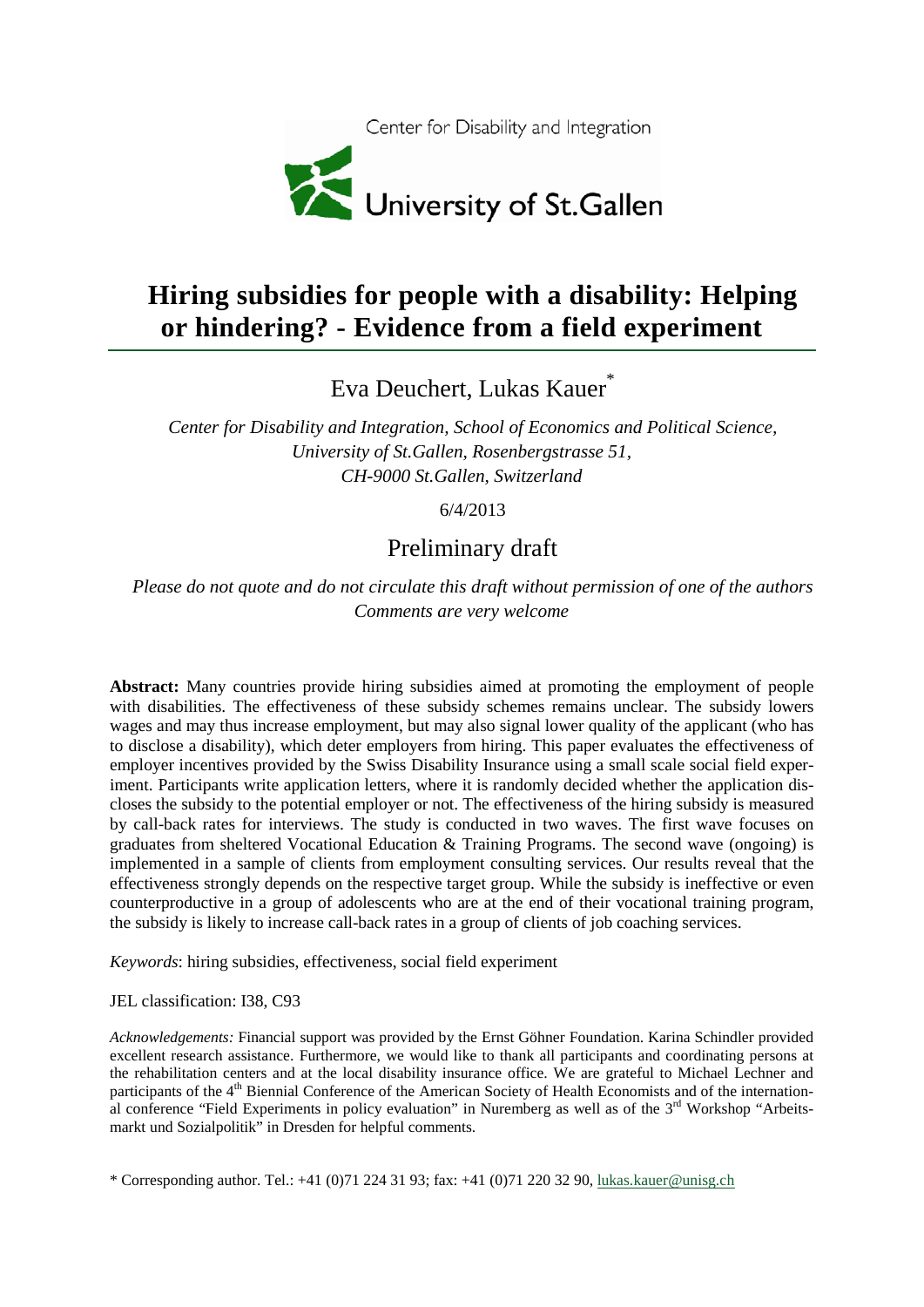#### **1 Introduction**

Hiring subsidies are common in many industrialized countries.<sup>[1](#page-1-0)</sup> These programs are designed to reduce labor costs and to stimulate employment for disadvantaged groups (such as young people, welfare recipients, or people with disabilities). As been discussed in Neumark [\(2011\)](#page-21-0), the effectiveness and efficiency of these programs crucially depend on the existence of windfall profits (if hiring had taken place even without the subsidy), substitution effects (if employment of the targeted group increases at the expense of declining employment in other non-targeted groups), and signaling effects (if employers perceive hiring subsidies as a signal for lower productivity).

Since hiring subsidies generate considerable costs and can even be harmful, it is necessary to carefully evaluate them. In this paper, we empirically evaluate the effectiveness of a hiring subsidy scheme targeted at people with disabilities. From a policy perspective, this is an extremely relevant topic: The number of people with disabilities is high (on average across the OECD 14% of the working-age population classify themselves as disabled) and this group is particularly disadvantaged in the labor market [\(OECD, 2010\)](#page-21-1). Many countries seek to improve employment prospects by implementing subsidy schemes targeted at people with disabilities [\(OECD, 2003\)](#page-21-2). To be effective, potential employers need to be informed about the hiring subsidy (particularly if not all persons with a disability are eligible). Broaching the possibility of hiring subsidies within the application process, however, inevitably means for the individual to disclose the disability. The signaling effect may thus be likely particularly if employers associate a disability with lower productivity. Hence, there is the risk that these subsidy schemes may be ineffective or even counterproductive.

<span id="page-1-1"></span><span id="page-1-0"></span><sup>&</sup>lt;sup>1</sup> See Marx [\(2001\)](#page-21-3) or Katz [\(1996\)](#page-21-4) for a review of different programs in the US and elsewhere.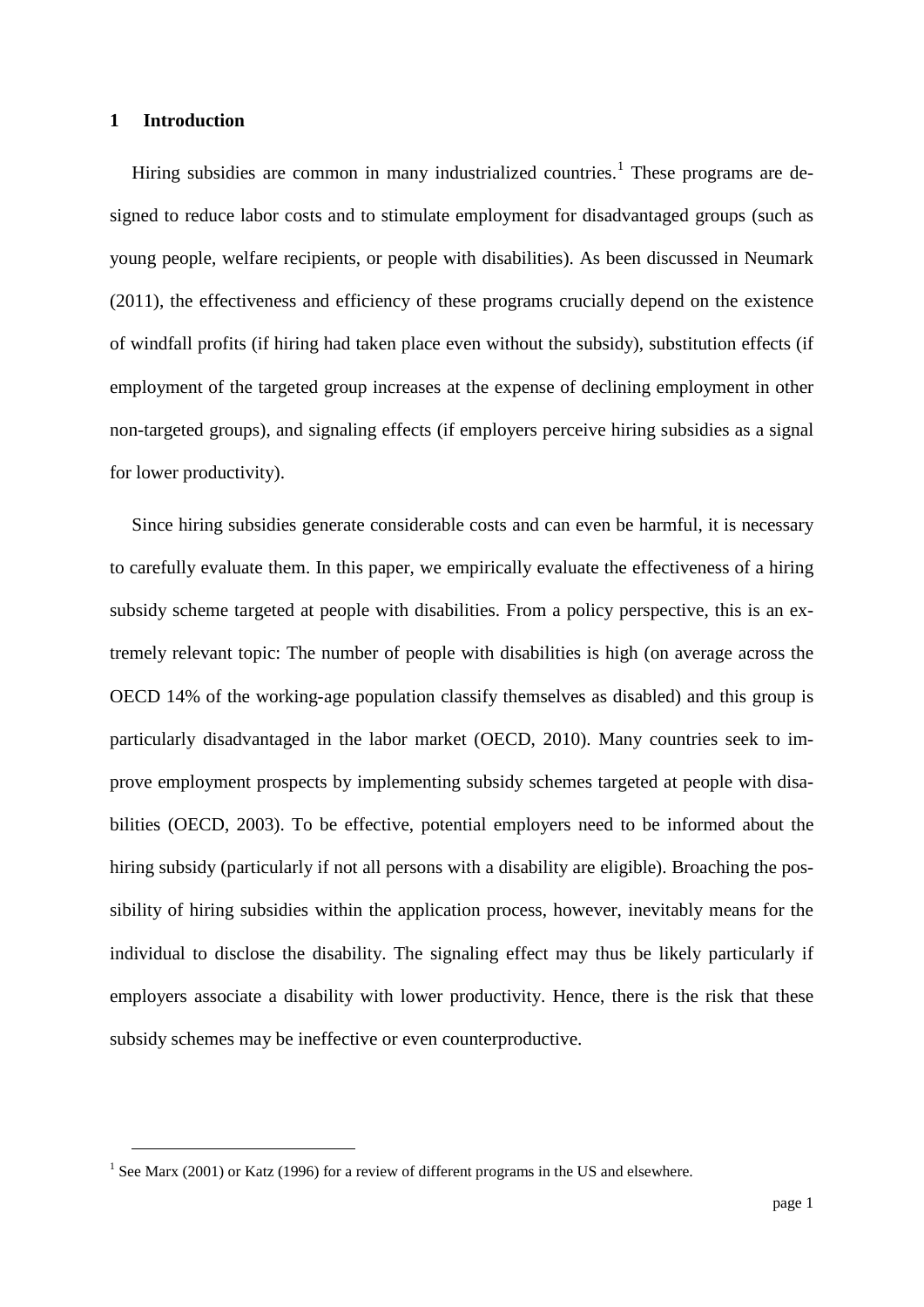To the best of our knowledge, there is only a single study which empirically evaluates the effectiveness of hiring subsidies targeted at people with disabilities [\(Gupta and Larsen, 2010\)](#page-20-0). Different versions of this paper, however, also demonstrate how difficult it is to find a suitable empirical strategy for isolating the effect. The key problem is to identify an appropriate con-trol group that is not targeted by hiring subsidies.<sup>[2](#page-1-1)</sup> The empirical literature on hiring subsidies for unemployed and welfare recipients proposes three different methods to solve this problem: First, the gold standard is to ex-ante randomize eligibility for a subsidy. This is typically done in voucher experiments, where a randomized proportion of the target population receives a voucher for a wage subsidy, which can be handed over to an employer to cash it from a government agency (e.g. [Bell and Orr, 1994;](#page-20-1) [Burtless, 1985;](#page-20-2) [Dubin and Rivers, 1993;](#page-20-3) [Galasso](#page-20-4) *et al.*[, 2004;](#page-20-4) [Woodbury and Spiegelman, 1987\)](#page-21-5). Second, in situations where field experiments are not feasible, natural experimental designs are used for ex-post evaluations (e.g. [Hamers](#page-20-5)[ma, 2008;](#page-20-5) [Huttunen](#page-20-6) *et al.*, 2010; [Schünemann](#page-21-6) *et al.*, 2011). The results of these two methods are mixed. While some document (small) positive employment effects, others find that hiring subsidies are ineffective or even counterproductive. In many applications, however, a suitable control group cannot be identified. As a third method, researchers then compare participants in a subsidy program with a control group that either has an unsubsidized job or is still looking for a job (e.g. [Carling and Richardson, 2004;](#page-20-7) [Neubäumer, 2010;](#page-21-7) [Sianesi, 2008\)](#page-21-8). Here, estimates are mostly positive and usually much larger, particularly if program participants (who have a job at least for some time by construction) are compared to a general population (where many have no jobs).

<span id="page-2-0"></span><sup>&</sup>lt;sup>2</sup> Gupta and Larsen evaluate the introduction of the Danish Flexjob scheme using a difference-in-difference framework. To be eligible for Flexjob, individuals must have a long-term disability (at least three years) and a reduction in working capacity. An earlier version [\(Gupta and Larsen, 2008\)](#page-20-8) uses the general population as the control group, finding only modest employment effects. In a later version (2010), long-term disabled without reduction in working capacity and short-term disabled individuals (based on self-classification) are used as control groups, finding a substantial positive employment effect.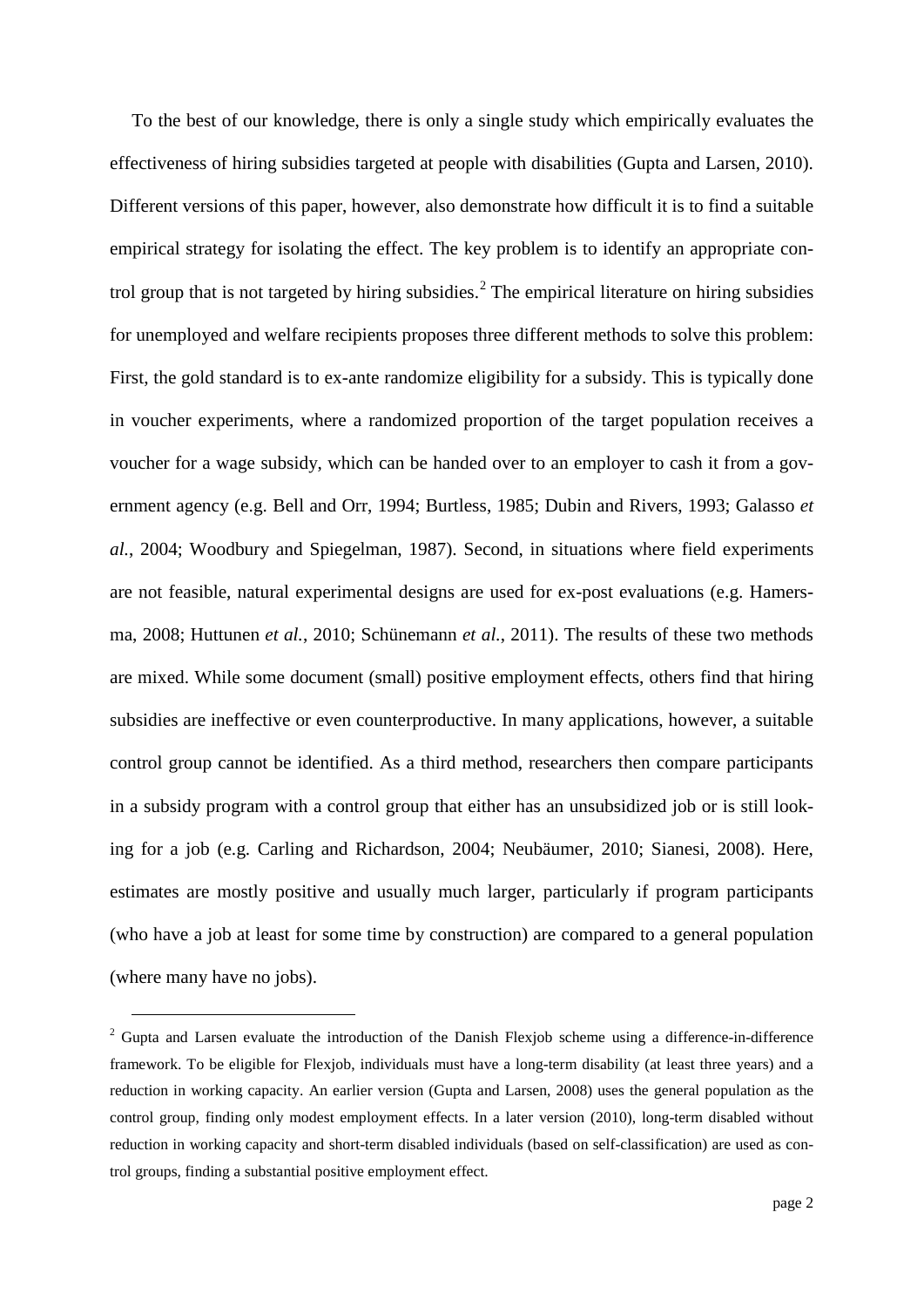In this paper we propose a novel approach to evaluate a subsidy program when a suitable control group is not available. We conduct a field experiment among participants who are all eligible for a hiring subsidy program. Participants write several applications, where it is randomly decided whether the application discloses the subsidy to a potential employer or not. The effectiveness of the hiring subsidy is measured by call-back rates for interviews. We implement our field experiment in two different samples of people with disabilities, i.e. young people at the end of a sheltered dual track vocational education and training program, as well as clients of job coaching services. All study participants search for employment in the regular labor market and are targeted to hiring subsidies financed by the Swiss disability insurance. Our results document effect heterogeneities. The subsidy is ineffective or even counterproductive in a group of adolescents who are at the end of their vocational training program but is likely to increase call-back rates in a group of clients of job coaching services.

The rest of the paper is structured as follows: The following section provides background information on hiring subsidies targeted at people with disabilities and on the particular evaluated policy in Switzerland. It also discusses the theoretical effects of a subsidy. Section 3 describes the study design, and section 4 the two different samples of study participants and the number of applications sent. Results are presented in section 5. The final section concludes.

#### **2 Background**

Hiring subsidies targeted at people with disabilities have been implemented in many countries. The size of these programs differs considerably, ranging from 0.1% of the working-age population in Portugal to almost 11% in Sweden [\(OECD, 2003\)](#page-21-2). Hiring subsidies can include direct wage subsidies and/or the compensation for (potentially higher) social security contributions, and differ in their temporary activation: Some countries (such as Belgium, Denmark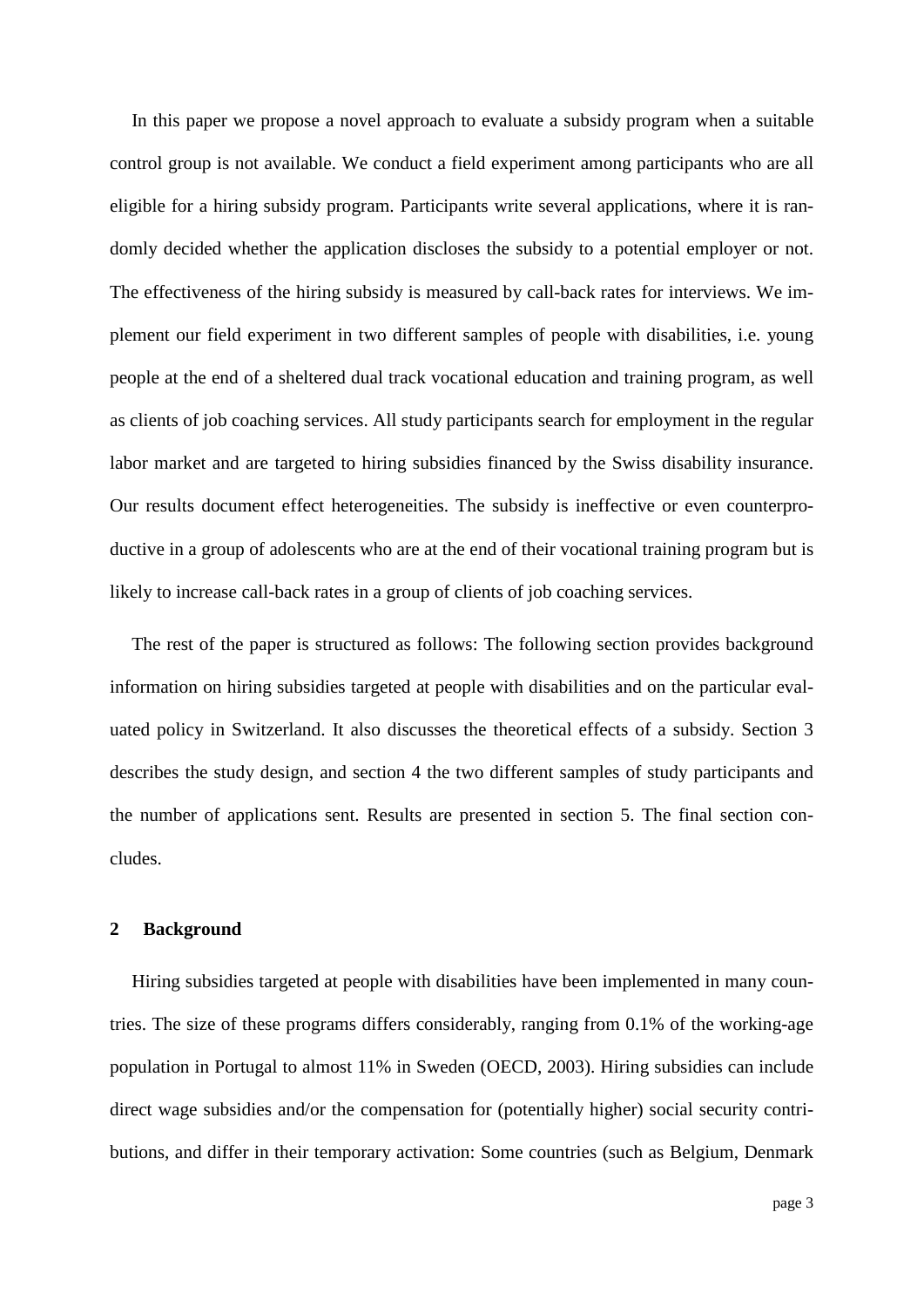or France) implemented permanent subsidy schemes. The key idea here is that people with a disability are less productive, and that this permanently lower productivity needs to be compensated. Other countries (such as Austria, Norway, or Sweden for example) implemented temporary subsidy schemes that phase-out after some time. The motivation for these subsidy schemes is that on-the-job training of people with disabilities takes more time, but the productivity gap can be closed. A further motivation for temporary subsidies arises from the substantial uncertainty regarding the productivity of an applicant with a disability. Hiring subsidies can help to overcome these information asymmetries since the trial phase imposes lower costs to employers.

In this paper we evaluate the effectiveness of the subsidy scheme *Einarbeitungszuschuss* (adjustment grant) paid by the Swiss Disability Insurance (DI). This scheme was implemented with the fifth revision of the Swiss Disability Insurance Act (effective since January 2008) to provide employers with an incentive to hire workers with disabilities. Subsidies can be paid for a maximum of 180 days, when the initial performance does not correspond to the agreed wage equivalent.<sup>[3](#page-2-0)</sup> The maximum amount of the grant is 80% of the previous wage and cannot exceed the current salary including social security contributions. Note that not all people with a disability are eligible for adjustment grants. The grant is generally agreed between the DI and a potential employer. Often, the DI guarantees a grant for an applicant already within the application process to support the process. Up to December 2010, the subsidy scheme was hardly used (less than 1'300 grants were permitted).<sup>[4](#page-4-0)</sup>

From a theoretical point of view, the effect of a hiring scheme is unclear. This is demonstrated in Table 1. Hiring subsidies are implemented because policy makers assume that many

 $3$  In case the productivity is permanently lower, a reduced wage can be negotiated while the person may be eligible for additional DI pension to compensate for the wage loss.

<span id="page-4-1"></span><span id="page-4-0"></span><sup>4</sup> Personal information provided by the Swiss Federal Social Insurance Office.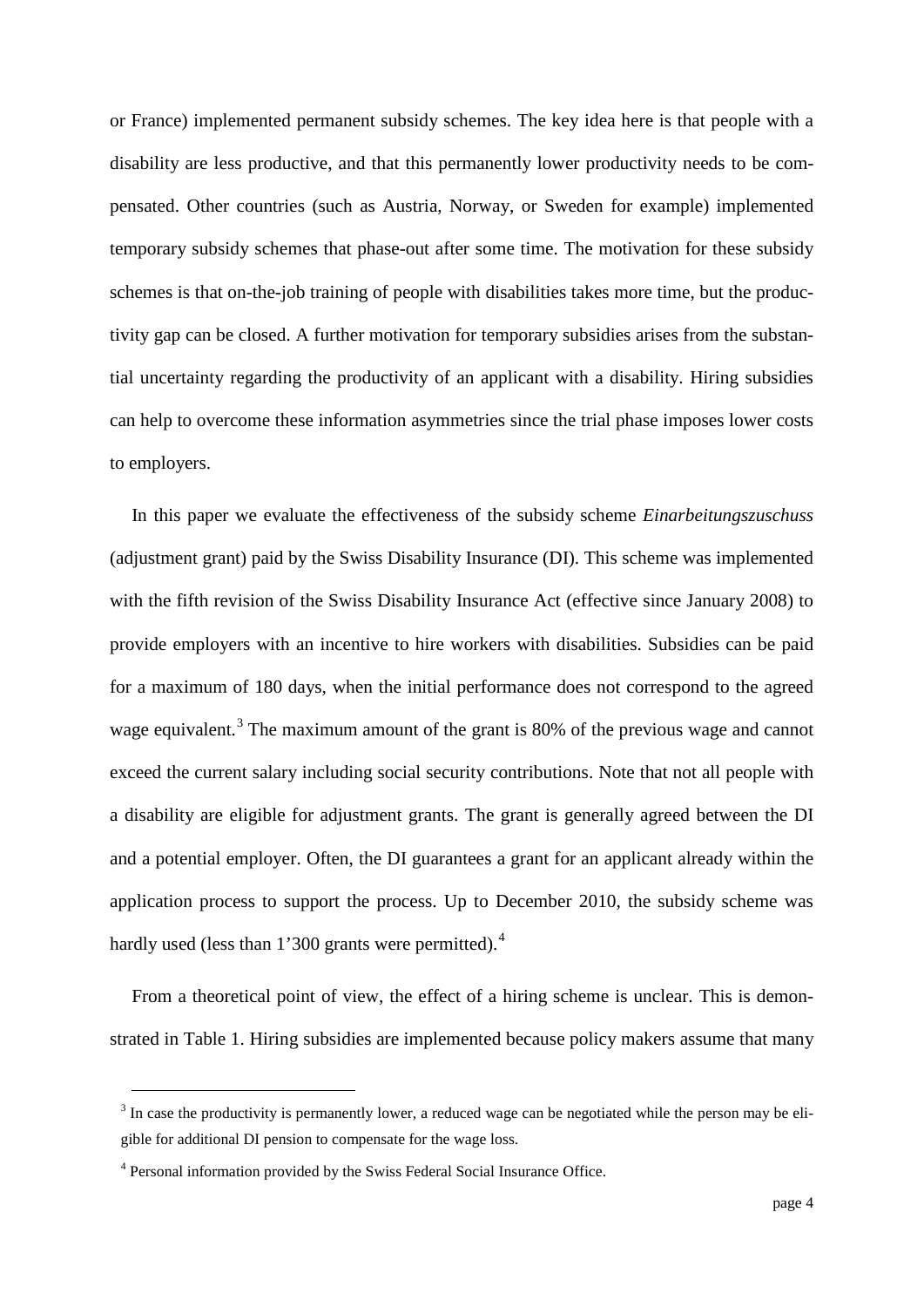firms employ a person with a disability only if a subsidy is paid but not if it is unavailable (*compliers*). The policy maker hopes that the benefits (e.g. reduced DI payments or higher tax revenue) will outweigh the costs of the subsidy. If firms do not employ people with disabilities with or without the subsidy (*never takers*), the subsidy is ineffective in increasing employment. However, at least no further costs are caused. Yet, there may be two other groups jeopardizing the (cost-)effectiveness of the subsidy: Firms may employ people with a disability irrespective of the regime (*always takers*). For these firms, the subsidy is also ineffective. Windfall gains, however, may occur if these firms apply for subsidies and the DI cannot distinguish whether the hiring would or would not have taken place without the subsidy. This affects the efficiency of the subsidy scheme. Finally, it may be the case that firms would hire people with disabilities without the subsidy, but refrain from doing so when a subsidy is paid (*defiers*). This situation is particularly likely when an applicant discloses his eligibility for the subsidy to the potential employer. With this information transfer, the employer also receives the information on the disability status and may interpret this as a signal for lower productivity.

One should further mention general equilibrium or substitution effects, i.e. if the employment effect among people with a disability is at the expense of declining employment in other non-targeted groups. This substitution effect can have two important consequences: (1) The policy causes additional costs (for example in form of higher benefits for non-targeted groups). This paper focuses on effectiveness rather than on efficiency and we therefore do not further consider this problem. (2) If non-eligible people are used as a control group, *SUTVA[5](#page-4-1)*

#### **TABLE 1**: Possible effects of hiring subsidies

<span id="page-5-0"></span> <sup>5</sup> *SUTVA* stands for stable unit treatment value assumption, which states that the observation on one unit should be unaffected by the particular assignment of treatments to the other units.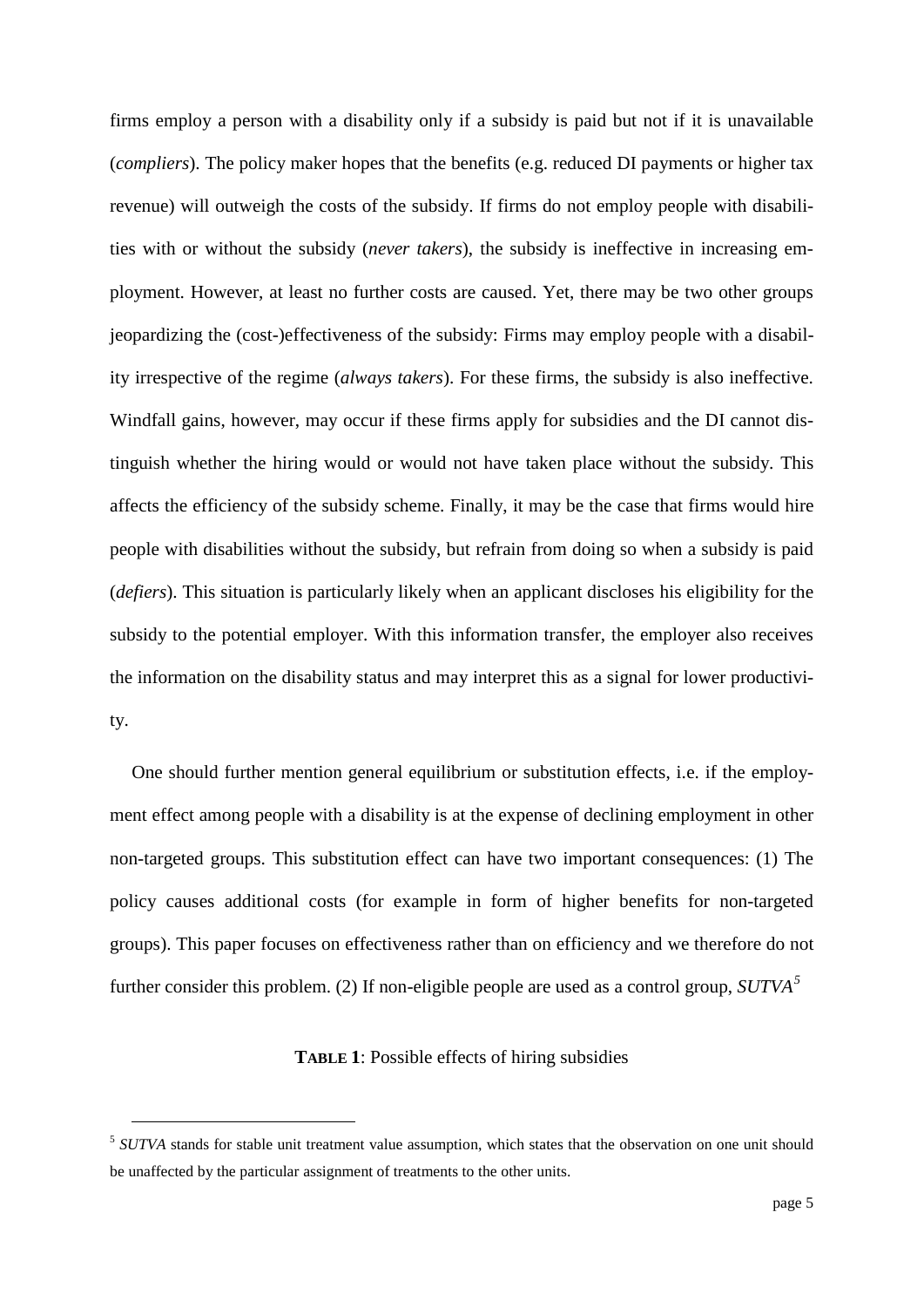|                   |               | <b>Hiring subsidy</b> |                      |  |  |
|-------------------|---------------|-----------------------|----------------------|--|--|
|                   |               | No hiring             | <b>Hiring</b>        |  |  |
|                   |               | <b>Never taker</b>    | <b>Complier</b>      |  |  |
|                   | No hiring     | No employment         | Positive employment  |  |  |
| No hiring subsidy |               | effect (ineffective)  | effect (incentive)   |  |  |
|                   |               | <b>Defier</b>         | <b>Always taker</b>  |  |  |
|                   | <b>Hiring</b> | Negative employment   | No employment effect |  |  |
|                   |               | effect (signaling)    | (windfall)           |  |  |

violations are likely to bias the estimates for effectiveness. In our case this is unlikely to be the case since each person is used as their own control group (see section 3). Thus, as long as not all applications are sent to the same potential employers, *SUTVA* violations will not affect effectiveness estimates.

#### **3 Study design**

Since the policy has already been put in place, it would be difficult to implement a standard field experiment where the eligibility for a subsidy is randomized. We therefore chose an alternative design, where people with a disability who are both looking for sustainable employment and who are eligible for the hiring subsidy write several applications which either enclose the eligibility for the subsidy or not. It is randomly decided which application type is sent to a potential employer. In this design the same person acts as her own treatment and control group (within-estimator). We test whether the notification of the subsidy results in higher call-back rates for interviews.

#### **Comparison to other evaluation methods**

Our design is similar to other evaluation methods known in the literature but avoids some relevant pitfalls. Like in standard social experiments, the randomization provides a very powerful and creditable tool to identify causal treatment effects. Our design, however, avoids several limitations of standard social experiments [\(see e.g. Bell and Peck, 2012\)](#page-20-9): First, we do not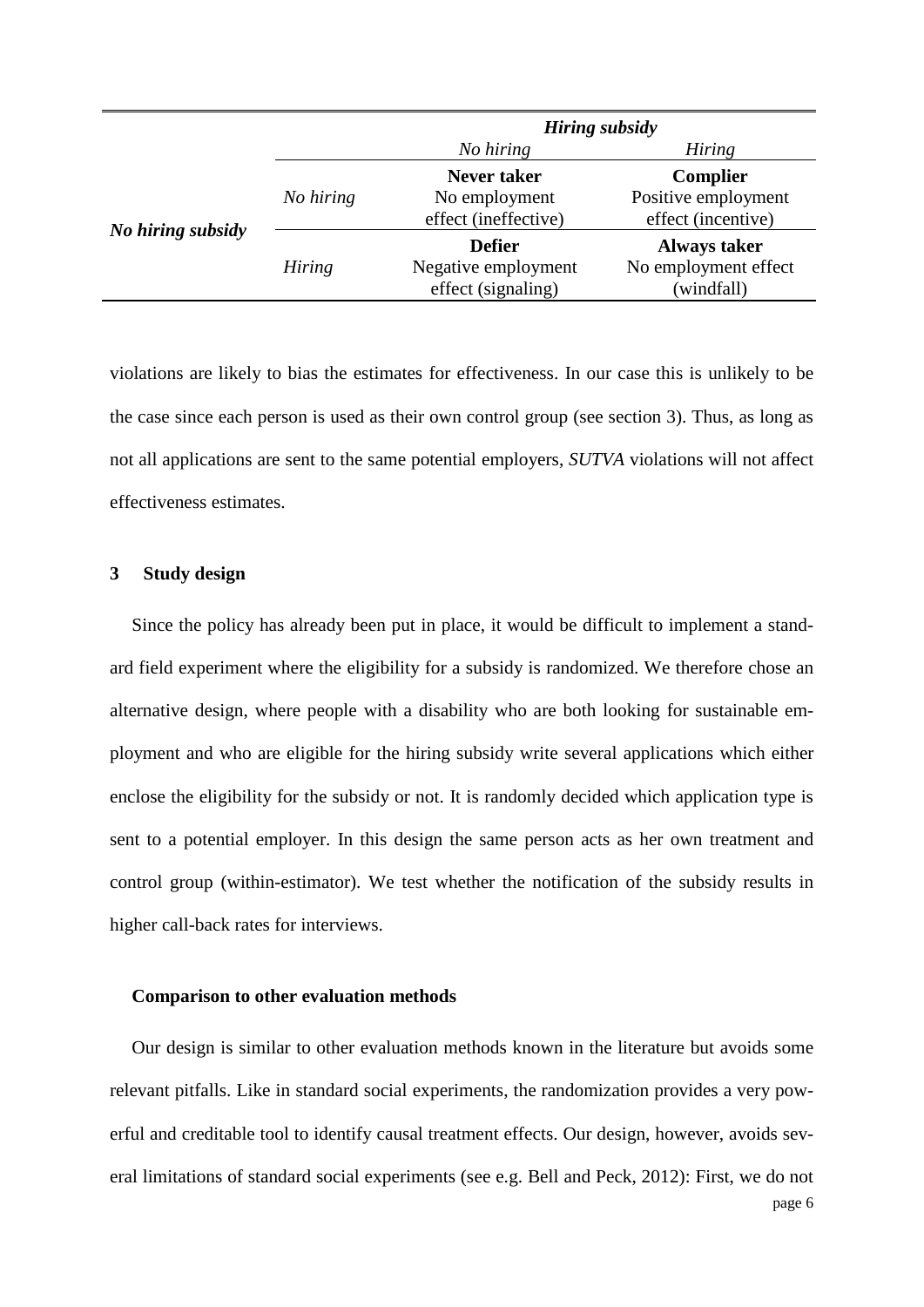need to withhold the treatment from a control group, which is often argued to be unethical. This problem might be particularly relevant in settings where people have a legal claim to the treatment and randomizing eligibility would not be possible. Second, the within-estimator has the advantage that we are able to estimate the impact of the treatment on the treated and not an intention to treat effect since we are not plagued by non-compliance (where the treatment group does not take the treatment) or substitution (where the control group receives a similar treatment that is available on the market). And finally, the design is relatively easy and cheap to implement and does not rely on the goodwill of the public administration. In contrast to standard field experiments, our design, however, comes with the disadvantage that we cannot evaluate whether the subsidy results in more job offers or in higher employment rates since it would not be possible to control whether the eligibility for a subsidy was disclosed to an employer during the job interview. We thus use call-backs for job interviews as our prime outcome variable. Furthermore, we are restricted to analyze the effect of the subsidy on the likelihood of call-backs in a single job search method (i.e. written application process). We cannot evaluate whether a subsidy impacts the success of other job search methods, such as informal job search via family and friends or the placement through DI job coaches.

Our design is similar to Falk *et al.* [\(2005\)](#page-20-10) who evaluate the effectiveness of a training program comparing call-back rates to applications which were written short before and after participants attended the program. Note, however, that their approach relies on the before/after assumption, which means no other (uncontrolled) confounding factors change over time [\(Heckman](#page-20-11) *et al.*, 1999). Our approach, in contrast, randomizes contemporaneous applications into treatment (disclosure of the subsidy) and control (no disclosure). The implicit assumption is that employers would not be aware of the eligibility for hiring subsidies without the disclosure. This is likely in our current setting since caseworkers individually decide on eligibility,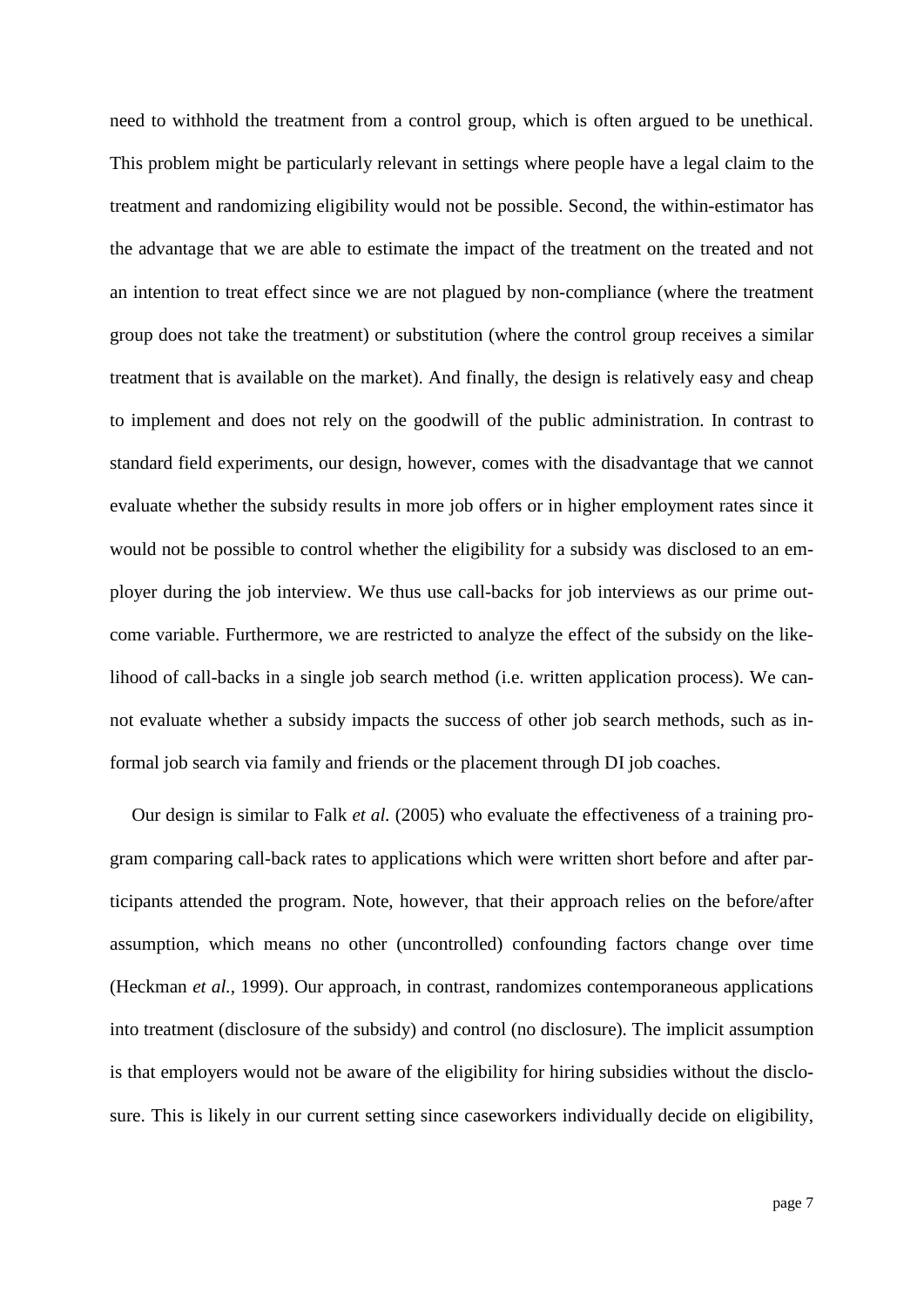which may cause substantial information costs for employers to discover whether an applicant is eligible or not [\(Bishop and Kang, 1991\)](#page-20-12).

Finally, our design is similar to correspondence tests which are used to discover discrimination in the labor market (e.g. [Bertrand and Mullainathan, 2004;](#page-20-13) [Oreopoulos, 2011\)](#page-21-9). These tests are often based on manipulated resumes that randomly vary by a specific characteristic (such as gender, ethnicity, etc.). One of the problems of correspondence tests is that interviews cannot take place in case the employer is interested in the applicant (usually, these tests rely on faked resumes). This raises ethical concerns against correspondence tests because the respective group may be marginalized even more, and because employers are burdened with costs for the screening process [\(Riach and Rich, 2004\)](#page-21-10). Another problem is that these designs generate invalid results if correspondence tests are used too often (employers may thus be aware of the experiment and behave in a social desirable way). The prime reason that speaks against correspondence tests for evaluating policies is, however, that researchers may not able to realistically mimic applications from the respective group. In our setting, for example, many applications from study participants are flawed, not only grammatically but also formally. We probably would not have put together applications in such a way. In addition, with heterogeneous treatment effects, correspondence tests can only provide treatment effects for the chosen applicant profile (typically limited to very few profiles). With our design we avoid these problems and have furthermore the possibility to study effectiveness in different target groups.

#### **Implementation**

The experiment was implemented in two different waves. The main reason for this was to study effect heterogeneities with respect to different target groups. The first wave was conducted in a group of adolescents at the end of a sheltered dual track vocational education and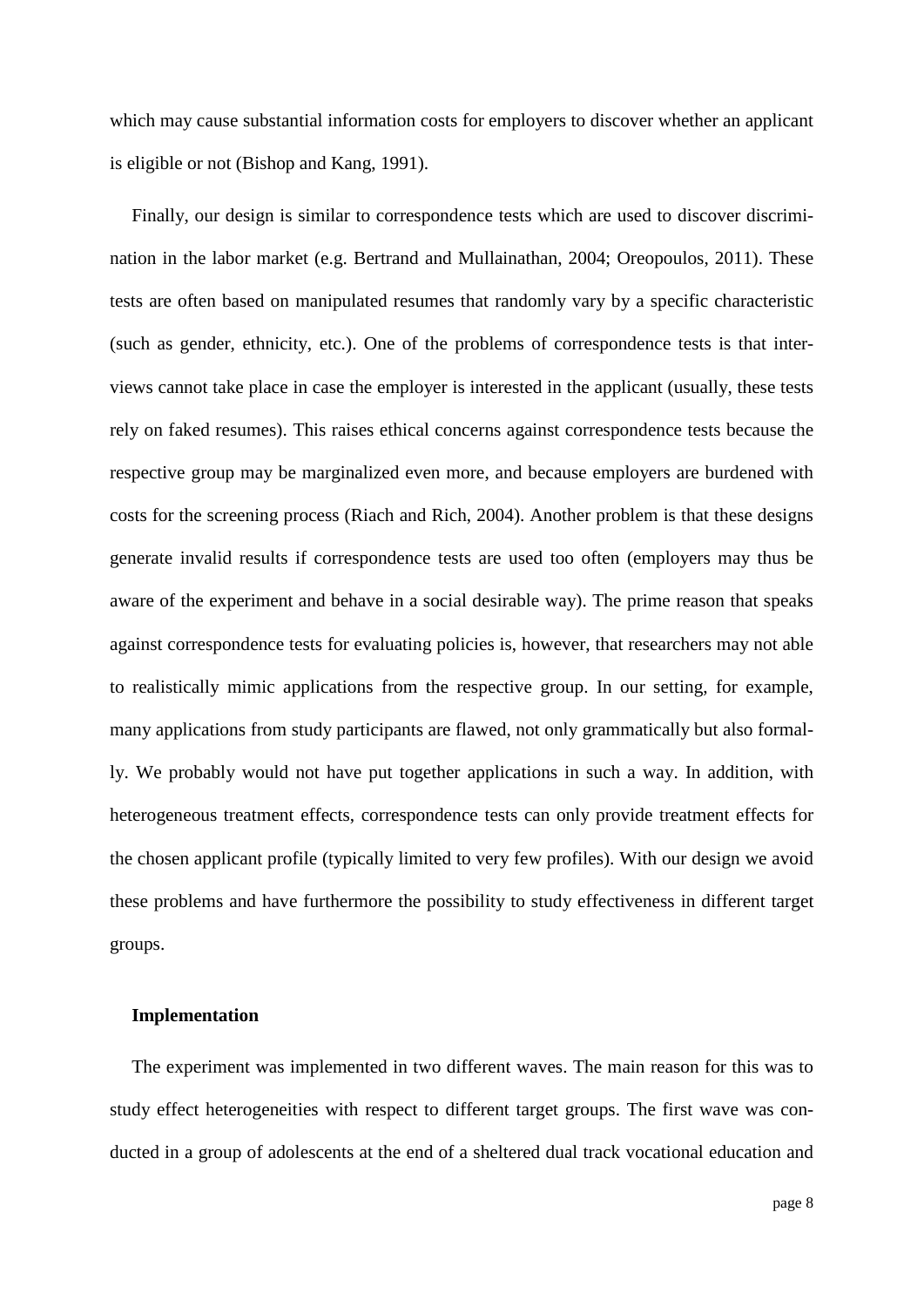training (VET) program, who search for employment in the competitive labor market. This group is very often targeted by these subsidy schemes. The experiment was part of an application workshop which took part in four different rehabilitation centers in which students completed their VET program. Almost all students who participated in the workshop also took part in our experiment. In the second wave, the group consists of clients of job coaching services provided by the local cantonal DI office. The recruitment of potential participants was made by the DI case workers. Interested clients contacted researchers by email or telephone to make an appointment for an individual application workshop at the offices of the University of St.Gallen. In this group, selection into the experiment is thus much more likely: Not all eligible clients may have been recruited by DI case workers, and not all recruited clients may have taken active steps to participate in our experiment.

The experimental design is not identical in the two waves (for main differences, see Table 2). A very important difference between the two waves is the way the eligibility for a subsidy was notified. Participants in wave 1 had only an oral confirmation that a job would be subsidized. They thus wrote two cover letters for each selected job application. The letters were identical except for one feature: One letter added a paragraph in which the subsidy is mentioned.[6](#page-5-0) Participants in wave 2 had an official letter from the local DI offering general support from the DI office, which also discussed the possibility to provide an adjustment grant including detailed information about maximum length and amount. The notification of the subsidy was therefore more homogenous and likely to be more credible in wave 2.

<span id="page-9-0"></span>To isolate the effect of the subsidy from the effect of the offered support, an alternative letter offered only support from the local DI office (identical wording, but without the paragraph

 <sup>6</sup> About a third of the participants had only a vague confirmation from their local DI office. In these cases the phrasing of the paragraph was adapted accordingly.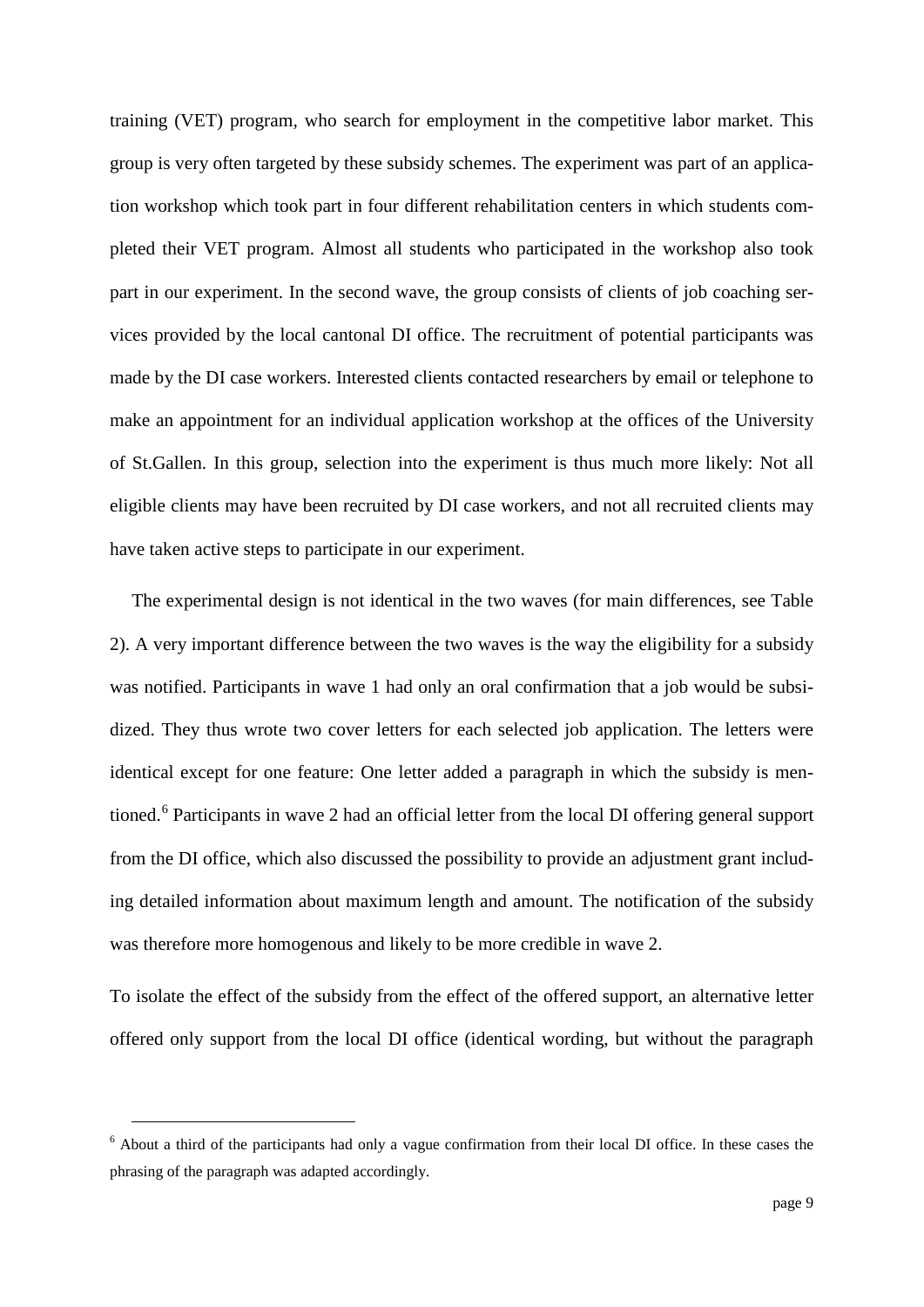discussing the adjustment grant).<sup>[7](#page-9-0)</sup> In wave 2, we thus have three different treatments: (1) applications without any letter from the DI office; (2) applications with a letter offering both, general support and the subsidy; and (3) applications with a letter which offers general support only. The first and second treatment provided similar information to the potential employer as the treatments in wave 1.[8](#page-10-0)

|                                                                    | Wave 1                                                                                       | Wave 2                                                                         |
|--------------------------------------------------------------------|----------------------------------------------------------------------------------------------|--------------------------------------------------------------------------------|
| Sample population                                                  | People at the end of a sheltered<br>dual track vocational education<br>and training program  | Clients of job coaching services                                               |
| Notification of the<br>subsidy                                     | Within the application letter                                                                | As a separate official letter from<br>the DI office                            |
| Application disclosing<br>health impairment but<br>not the subsidy | N <sub>0</sub>                                                                               | Yes                                                                            |
| <b>Application types</b>                                           | Applications to advertised va-<br>cancies only or unsolicited ap-<br>plications only or both | Unsolicited applications as well<br>as applications to advertised<br>vacancies |
| Location of application<br>workshops                               | Rehabilitation center                                                                        | University of St. Gallen                                                       |
| Time frame                                                         | May-July 2011                                                                                | Ongoing since January 2012                                                     |
| Geographical region                                                | Appenzell, Lucerne, St.Gallen,<br>Thurgau                                                    | St.Gallen                                                                      |

**TABLE 2**: Study design

When analyzing the results of the first wave (which was conducted roughly 6-12 months before wave 2), we realized effect heterogeneities according to different application types:

 $\overline{a}$ 

 $7$  The letter offering general support to an employer was the standard procedure in this local DI office to back-up applications.

<span id="page-10-1"></span><span id="page-10-0"></span><sup>8</sup> In group 1, participants would have had to disclose their health impairment within the application letter to allow performing a similar analysis. We discussed this possibility with the case workers at the rehabilitation centers as well as with potential participants. Most people did not feel comfortable to disclose a disability within the letter without mentioning the subsidy or any other support. We thus decided to refrain from such a proceeding in wave 1.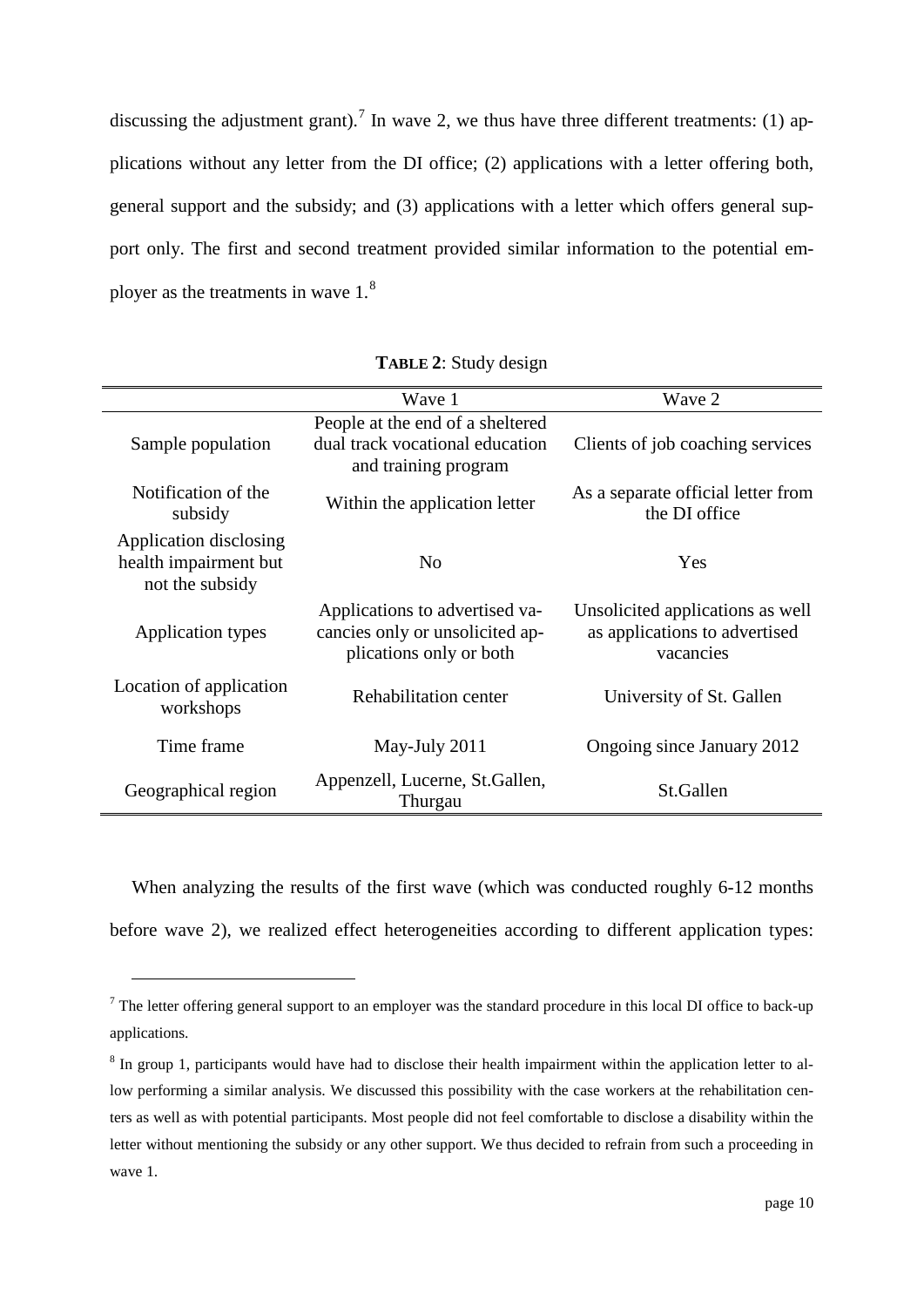applications to advertised job offers and unsolicited applications (see section 5). In this group, however, many participants could not identify a sufficient number of suitable advertised vacancies and therefore relied on unsolicited applications (a quite typical form of application in Switzerland). The origin of this heterogeneity is thus unclear: either participants who wrote unsolicited applications were different from other participants or the subsidy had a different effect in unsolicited applications. To analyze the origin of this heterogeneity, we asked every participant in wave 2 to write both types of applications (unsolicited and to advertised vacancies).

There were furthermore minor differences with respect to time frame and geographic coverage. We will acknowledge for these differences by providing pooled as well as stratified results (see section 5).

#### **4 Data and descriptive statistics**

So far, 51 individuals participated in our experiment, 3[9](#page-10-1) in wave 1 and 13 in wave  $2<sup>9</sup>$  In total, our experiment includes 384 applications, 233 from wave 1 (about six on average per person) and 151 (about twelve on average per person) from wave 2 (see Table 3). The number of applications is not balanced between the treatments in wave 1 since many participants wrote an odd number of applications. By chance, the last application was more often assigned to include the notification. A notification of general support was included in applications of wave 2 only (see section 3 for details).

All participants received an answer sheet to document the calendar date of a company reaction (invitation for a job interview or for other reasons). These sheets were returned seven weeks (six weeks in wave 2) after the workshop. Although the results are right-censored, we

<span id="page-11-0"></span> $9$  Note that wave 2 is still ongoing. In total, we expect 20 participants in wave 2.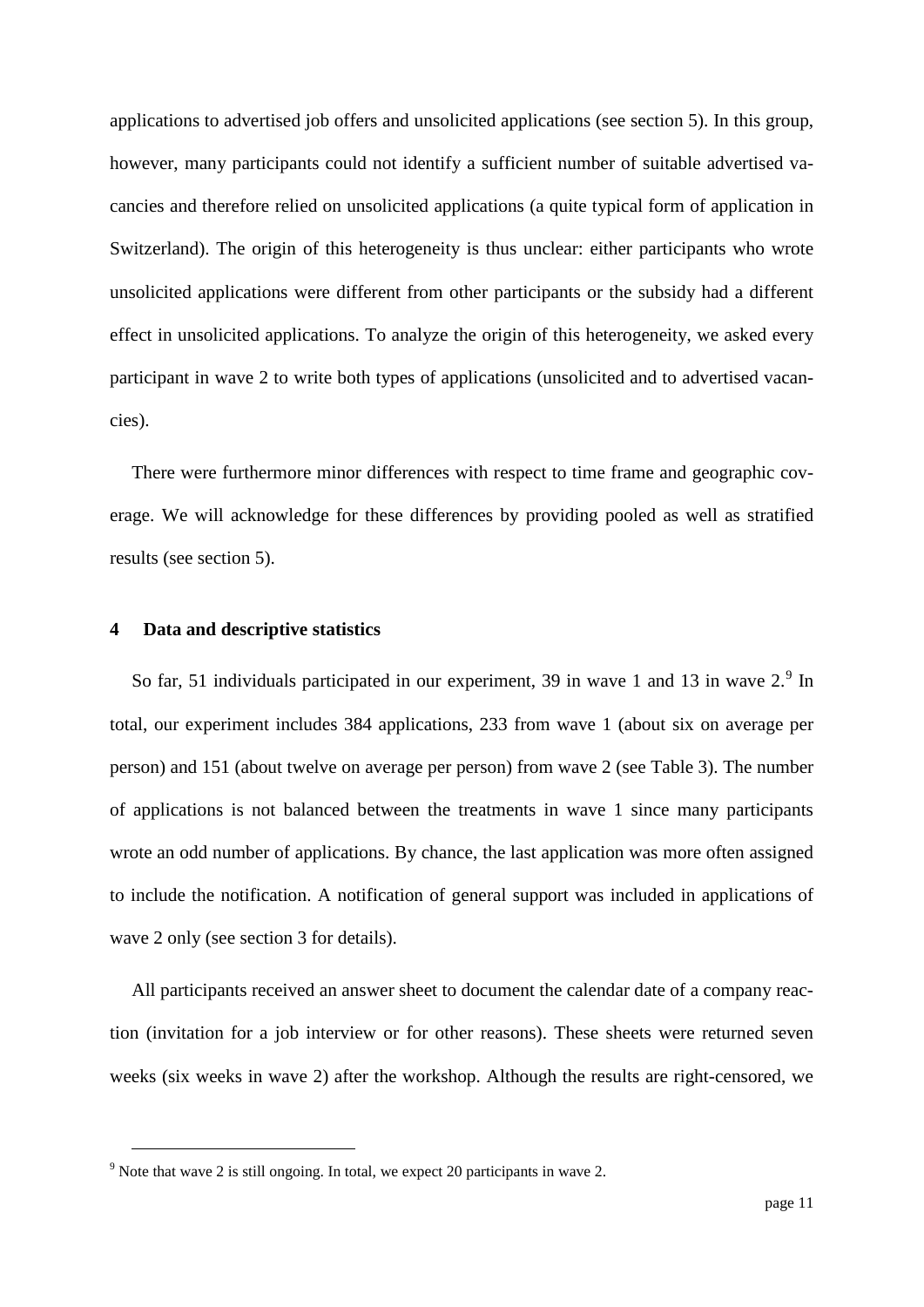believe it is highly unlikely that a company would react in any way (especially positively) to an application after more than six weeks. In fact, our results show participants received hardly any response after five weeks (see the survival functions in Figure A1 in the appendix). There is no significant difference in the timing of response between the treatments.

|        | Number of applications<br>by type | Without<br>notification<br>of subsidy | With<br>notification<br>of subsidy | With<br>notification of<br>general support | Total    |
|--------|-----------------------------------|---------------------------------------|------------------------------------|--------------------------------------------|----------|
|        | Regular                           | 106(8)                                | 104 (10)                           | 33(1)                                      | 243(19)  |
| Total  | Unsolicited                       | 57(4)                                 | 68(1)                              | 16(0)                                      | 141(5)   |
|        | Total                             | 163(12)                               | 172(11)                            | 49(1)                                      | 384 (24) |
|        | Regular                           | 72(6)                                 | 68 (6)                             |                                            | 140(12)  |
| Wave 1 | Unsolicited                       | 41 $(4)$                              | 52(0)                              |                                            | 93(4)    |
|        | Total                             | 113(10)                               | 120(6)                             |                                            | 233(16)  |
| Wave 2 | Regular                           | 34(2)                                 | 36(4)                              | 33(1)                                      | 103(7)   |
|        | Unsolicited                       | 16(0)                                 | 16(1)                              | 16(0)                                      | 48(1)    |
|        | Total                             | 50(2)                                 | 52(5)                              | 49(1)                                      | 151(8)   |

**TABLE 3**: Number of applications sent by wave, treatment and type of application

*Notes*: Number of successful applications in parentheses.

From a total of 384 applications, 24 (6.25%) resulted in a call-back for a job interview (see Table 3). There is a slightly lower share of successful applications when the subsidy is notified (6.4%) compared to the situation where the subsidy is not notified (7.4%). This seems to be primarily driven by wave 1, whereas the reverse is true in wave 2. One should notice, however, that wave 2 is based on a relatively low number of applications and that the experiment is still ongoing. As expected, the success rate is lowest for applications that include a letter with the general support from the DI only (2%).

Background information on the participants is available from the application dossiers (which consists of a cover letter, the CV and diplomas from previous work experience and education), and from a written questionnaire filled out at the beginning of the application workshop. Information from the application dossiers is exactly the same which the employer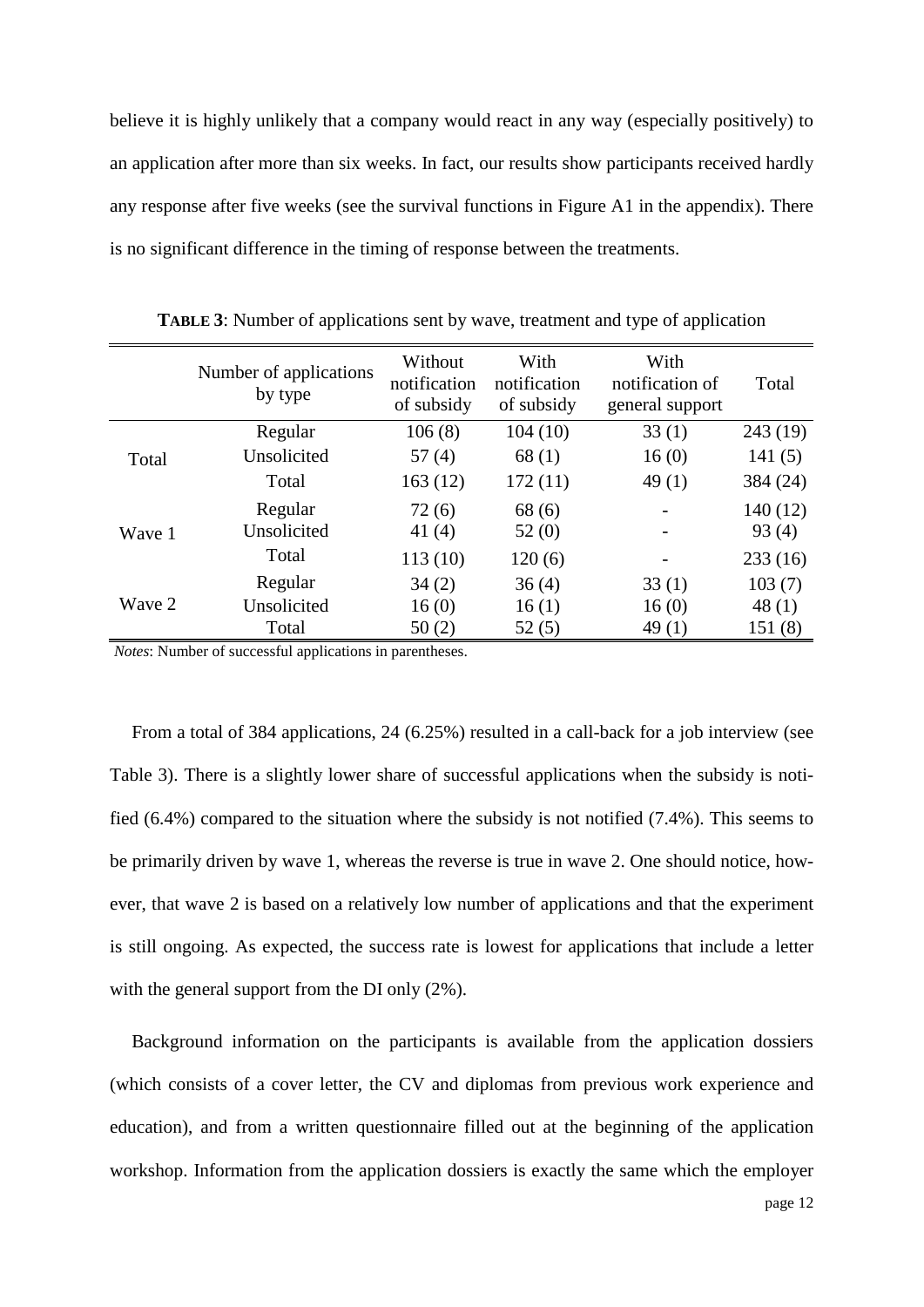receives. The questionnaire includes questions on the values participants have for future work opportunities, as well as questions about several psychological concepts like self-esteem [\(Rosenberg, 1979\)](#page-21-11), self-efficacy [\(Schwarzer, 2000;](#page-21-12) [Schwarzer and Jerusalem, 1999\)](#page-21-13), social support [\(Schulz and Schwarzer, 2003\)](#page-21-14), positive attitude towards life (Grob *et al.*[, 1991\)](#page-20-14), and the Big Five Inventory of which we included a short version [\(Rammstedt and John, 2007\)](#page-21-15). This information may be determinants of how an application is written and may thus impact the success of an application as well as the effectiveness of our different treatments.

Descriptive statistics of this background information are provided in the appendix (Table A1). This table compares participants from wave 1 and 2 to better understand if differences in the treatment effects could be grounded in differences of these background characteristics. Participants of wave 2 are older (and consequently have more work experience), more likely to be married and less often Swiss and German native speaker. They are far more likely to have completed compulsory school in regular time and are less likely to have visited any kind of special school. This indicates that they have acquired their disability after they completed their formal education. Vocational education is lower for participants of wave 2 by construction, as only two thirds have completed an apprenticeship. Their CV is also more likely to have gaps, especially unexplained ones.<sup>[10](#page-11-0)</sup> Regarding the importance of job characteristics, the only major difference is that participants of wave 2 are more likely to search for part-time positions. Personality traits are fairly similar across the two waves, with major differences only among positive attitude towards life, self-responsibility, and conscientiousness. We also asked participants on their perceptions of their own disability or health status. Surprisingly, only every third participant of wave 1 perceives herself as being disabled or health impaired, while more than 92% of the participants of wave 2 declared a disability. In wave 1, we did not

 $\overline{a}$ 

<span id="page-13-0"></span> $10$  A gap in a CV is defined as at least a month between two different jobs or educations, i.e. absence from employment or education. A gap is explained if it is mentioned in the CV what has been done in this period (e.g. looking for work, taking care of children).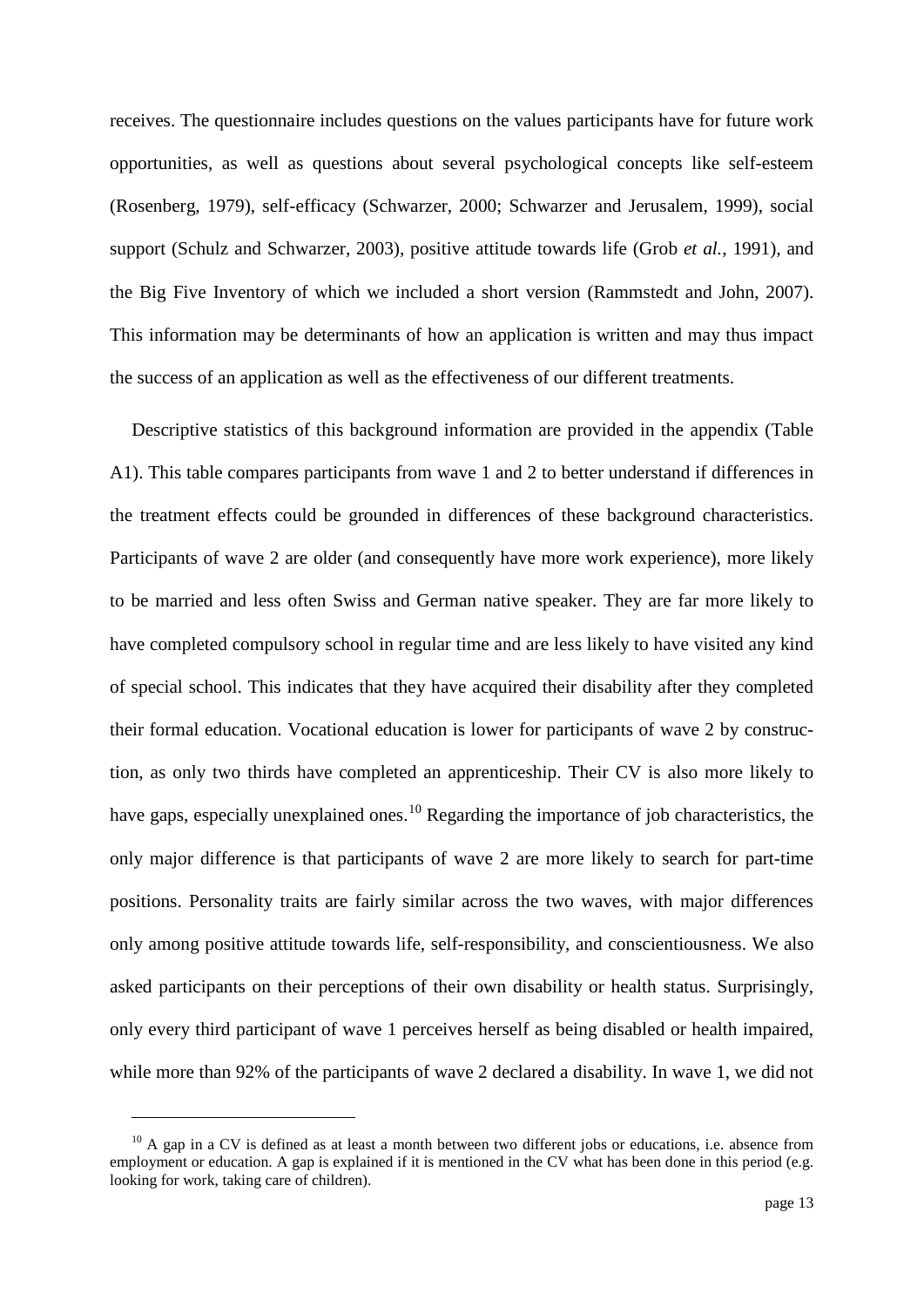ask about the type of disability but from our observation at the workshops, most were either mentally or learning disabled. In wave 2, most (92%) participants were physically disabled.

One of the prime concerns may be the low number of participants and whether or not they are representative for the target group. In the first wave, selection is more relevant on the level of rehabilitation centers with four centers participating in our experiment but less on the indi-vidual level. Between the two biggest centers (13 and 19 participants), <sup>[11](#page-13-0)</sup> we find some variation regarding marital status and gender, but relatively similar attitudes towards the future job and personality traits. Significant differences can only be found with respect to self-esteem and positive attitude towards life (Table A2 in the appendix). We furthermore compare our sample with a representative sample of adolescents who completed their vocational training in the regular labor market (column 3 of Table A1).<sup>[12](#page-14-0)</sup> Even though some differences in basic demographic variables exist (participants of wave 1 are older and completed a shorter VET program than their peers), both groups are remarkably similar in their wishes and hopes with respect to future employment as well as in their personality traits. The only major difference is that our participants have a somewhat less positive attitude towards life.

Selection into our experiment seems to be more of an issue in the second wave. It is not possible to compare our sample with a general sample of people who are eligible for subsidies since only disbursement and not eligibility would be coded in any data set. To get at least some idea on representativeness, we compare our sample with a general sample of the working-age population with a chronic illness or a long-term health problem (column 4 of Table

 $11$  In the other two centers, only 3 and 4 adolescents participated in our study, respectively.

<span id="page-14-0"></span> $12$  TREE (TRansition from Education to Employment 2008) surveys the post-compulsory educational and labor market pathways of a school leavers' cohort in Switzerland. We selected only those individuals who are in their last year of apprenticeship independent of the wave and age.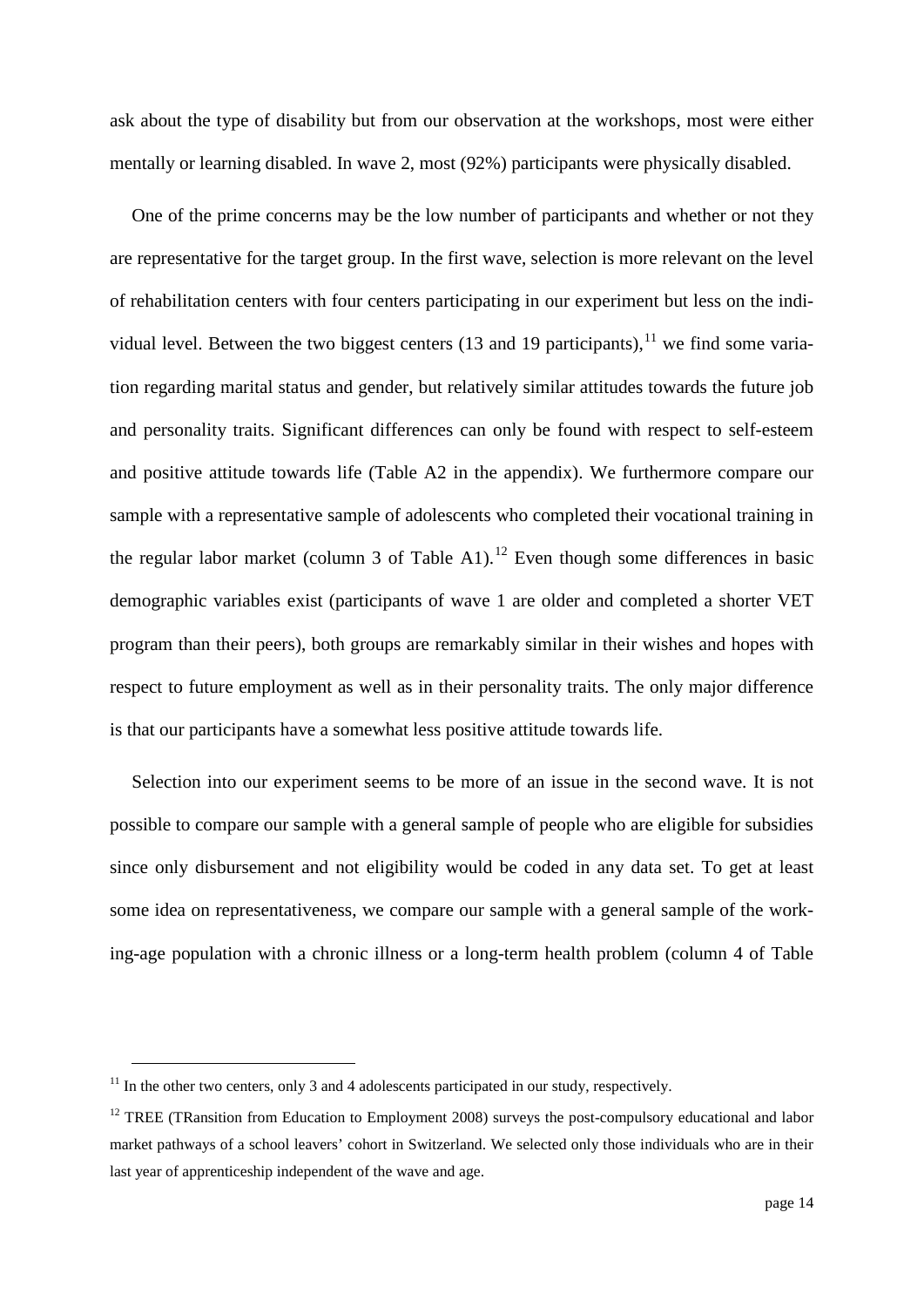A1).<sup>[13](#page-14-0)</sup> Here we find some major differences with respect to personality traits, particularly with respect to extraversion and neuroticism (or emotional stability). One should therefore keep in mind that our results are causal for our sample but may not be representative for the target population.

#### **5 Results**

To evaluate the effectiveness of the subsidy on call-backs for job interview invitations, we test on differences between the two sample means of call-back rates (Table 4). We compute the standard errors by a regression of the call-back rate on the treatment dummy  $(=1 \text{ if } \text{notif } \text{--} \text{ if } \text{notif } \text{--} \text{ if } \text{notif } \text{--} \text{ if } \text{notif } \text{--} \text{ if } \text{notif } \text{--} \text{notif } \text{notif } \text{--} \text{notif } \text{notif } \text{--} \text{notif } \text{notif } \text{--} \text{notif$ cation of subsidy is included;  $=0$  if any notification is missing) with clustering on the individual. Overall, we do not find significant differences between applications that were sent with or without the notification of a subsidy. Stratifying our results by wave, however, we find opposite, yet not significant, effects indicating that the subsidy reduces call-back rates in wave 1 and increases them in wave 2 (p-value of a test for whether the difference between the two waves is zero: 0.12). The negative effect in wave 1 is predominantly driven by unsolicited applications (see Table A3 and A4 in the appendix). As been discussed in section 3, some participants could not find suitable offers and therefore wrote only unsolicited applications. Considering only participants who wrote both types of applications  $(N=13)$  yields an even higher effect (-0.176, p=0.102).

For wave 2 we do not find similar results. The treatment effects for regular and unsolicited applications are both positive, yet not significant (see Table A3 and A4 in the appendix).

<span id="page-15-0"></span><sup>&</sup>lt;sup>13</sup> The Swiss Household Panel (SHP) is a representative data set of the Swiss population which aims to observe dynamics of changing living conditions in Switzerland. We selected the working-age population with a chronic illness or a long-term health problem from its latest wave (2009).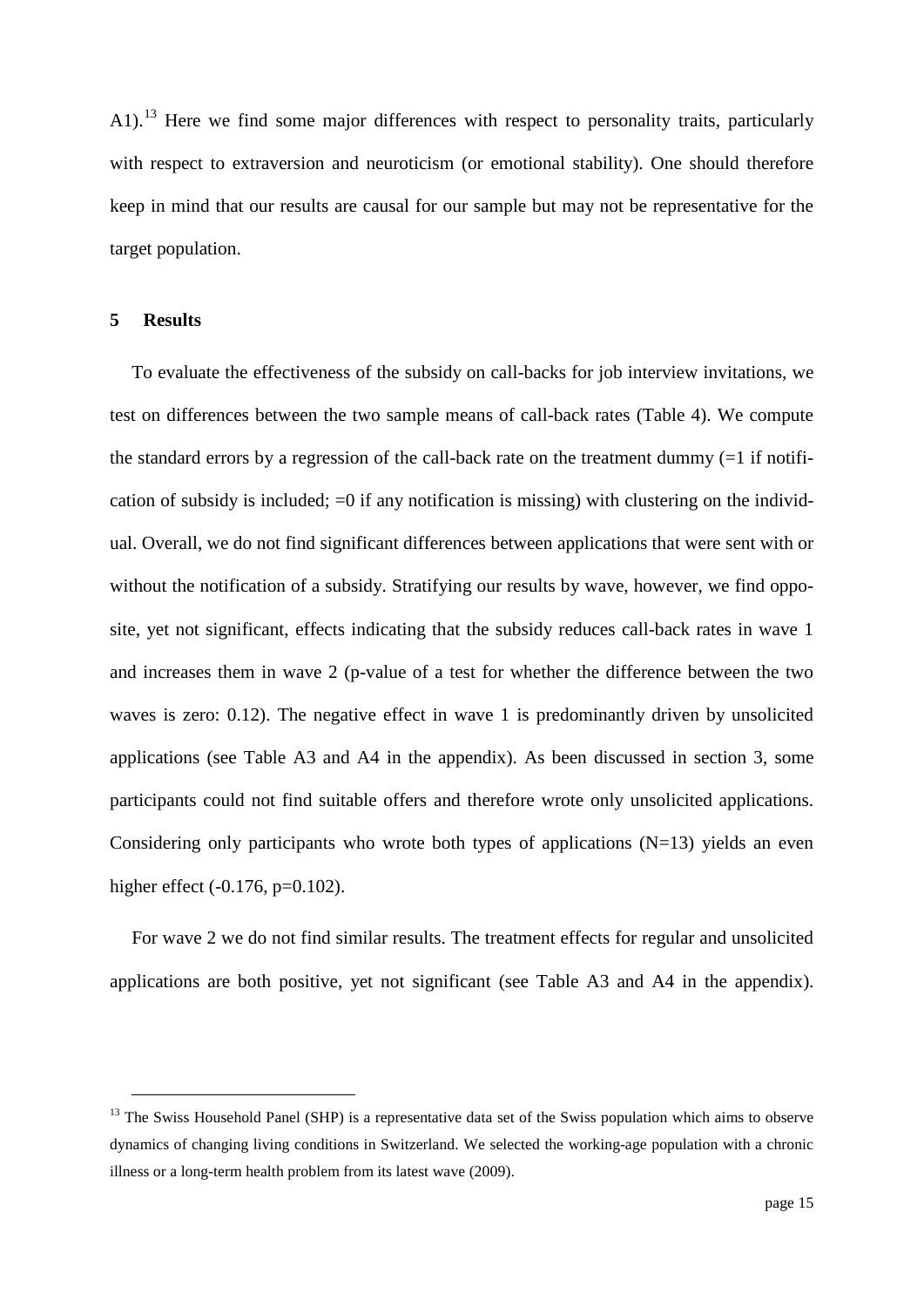| Dependent variable:                 |             |           |          |
|-------------------------------------|-------------|-----------|----------|
| Call back rate                      | Full sample | Wave 1    | Wave 2   |
| A                                   |             |           |          |
| Notification of subsidy vs.         | $-0.010$    | $-0.038$  | 0.056    |
| No notification                     | (0.033)     | (0.040)   | (0.048)  |
| Constant                            | $0.074***$  | $0.088**$ | 0.040    |
|                                     | (0.026)     | (0.036)   | (0.025)  |
| $R^2$                               | < 0.000     | 0.006     | 0.012    |
| N                                   | 335         | 233       | 102      |
| $\bf{B}$                            |             |           |          |
| Notification of subsidy vs.         |             |           | $0.076*$ |
| general support                     |             |           | (0.038)  |
| Constant                            |             |           | 0.020    |
|                                     |             |           | (0.020)  |
| $\boldsymbol{\mathrm{R}}^{2}$       |             |           | 0.026    |
| N                                   |             |           | 101      |
| $\overline{\mathbf{C}}$             |             |           |          |
| Notification of general support vs. |             |           | $-0.020$ |
| No notification                     |             |           | (0.020)  |
| Constant                            |             |           | 0.040    |
|                                     |             |           | (0.025)  |
| $\rm R^2$                           |             |           | 0.003    |
| N                                   |             |           | 99       |
|                                     |             |           |          |

**TABLE 4**: Treatment effects

*Notes*: Standard errors in parentheses clustered at the individual. \*\*\*,\*\*,\* indicate statistical significance at the 1, 5, and 10 percent level, respectively.

Given the relatively low number of observations, this could be simply a power problem.<sup>[14](#page-15-0)</sup> In addition, the design of wave 2 allows isolating the signaling effect from the incentive effect of the subsidy. The latter can be estimated by comparing call-back rates for applications that include the letter from the DI office offering the subsidy with those offering general support only (see panel B of Table 4). The effect is 7.6 percentage points and significant at the 10%

<sup>&</sup>lt;sup>14</sup> A simple back of the envelope estimation for a two-sample comparison of proportions with  $n1 = n2$  and power equal to 0.9 yields a sample size of 380 for each treatment to find a treatment effect of 0.065 to be significant at the 5% level. This estimation, however, does not consider clustered standard errors at the individual.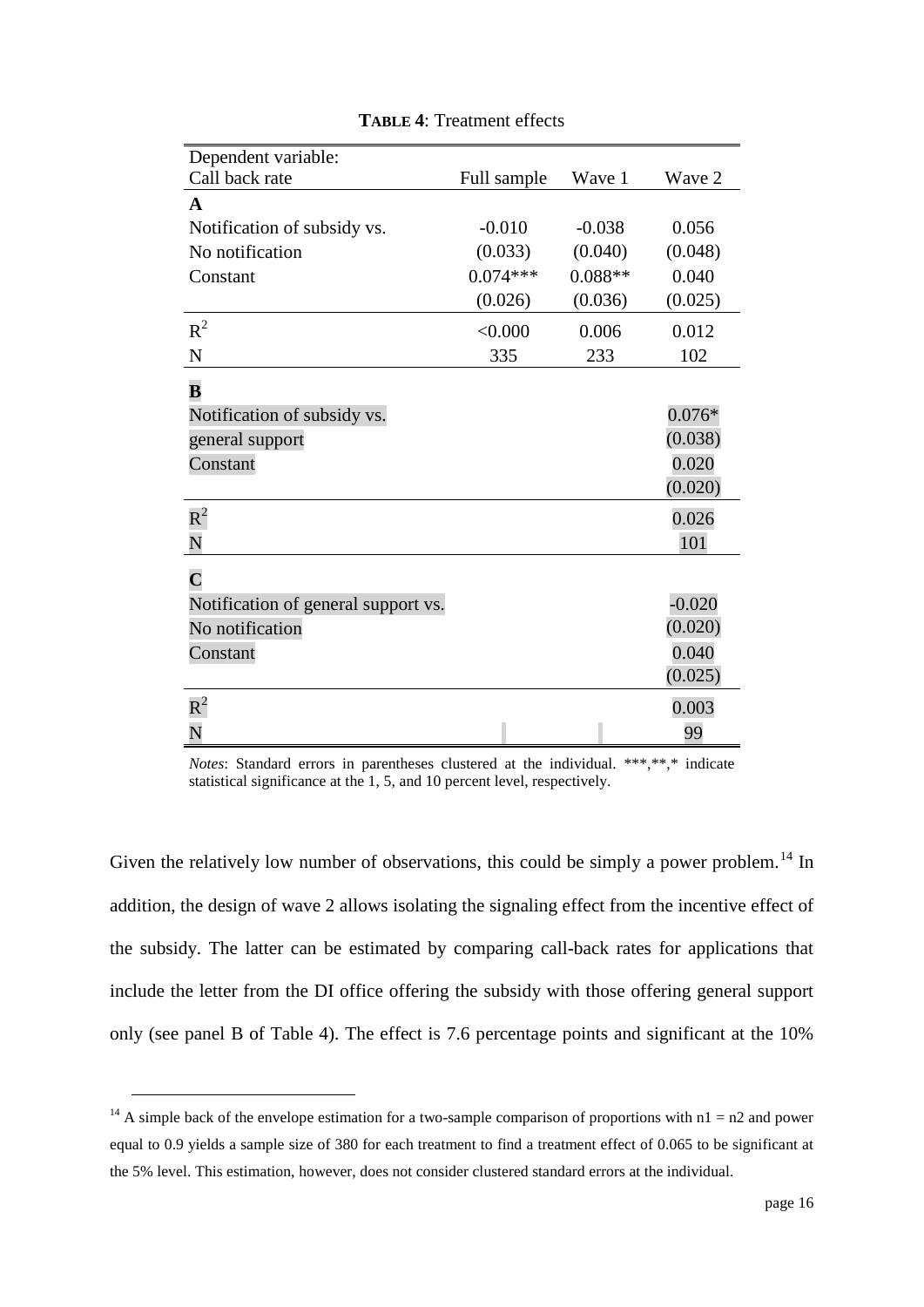level. Assuming that offering general support has only a minor impact on firms' decision to hire a person, the comparison of average call-back rates for applications with the letter providing general support with call-back rates for applications without any letter provides the lower bound for the signaling effect. This effect is relatively small and insignificant (see panel C of Table 4).

When regressing the call-back rate on the treatment dummy we do not take into account how many applications a participant wrote. This number varies considerably between three and 24. With every application the probability of a positive call-back rate increases. We therefore rerun the same regressions as in Table 4 but weighting each observation by the inverse of the product of the number of applications a participant wrote and the number of participants. In this way, an observation receives less weight the more applications a participant wrote. As Table 5 (as well as Table A5 and A6 in the appendix) illustrates, the sizes of the effect do not change qualitatively. They are generally smaller in absolute terms except for regular applications where the effect is much more positive in wave 1.

Given the small sample size of participants, looking for effect heterogeneities with respect to various background characteristics may not be a fruitful endeavor. However, looking at employers characteristics may be more successful since there is more variation with 384 different employers. In fact, the effect of the hiring subsidy seems to be particularly negative for firms in the industry sector (-0.100, clustered SE: 0.052) compared to no effect in companies in the service sector (0.010, clustered SE: 0.036). The p-value of a  $\chi^2$ -test whether these two effects are the same is 0.058. Thus, if a job requires physical strain, which is usually common in the industry sector, an employer might be particularly deterred by a notification of the disability.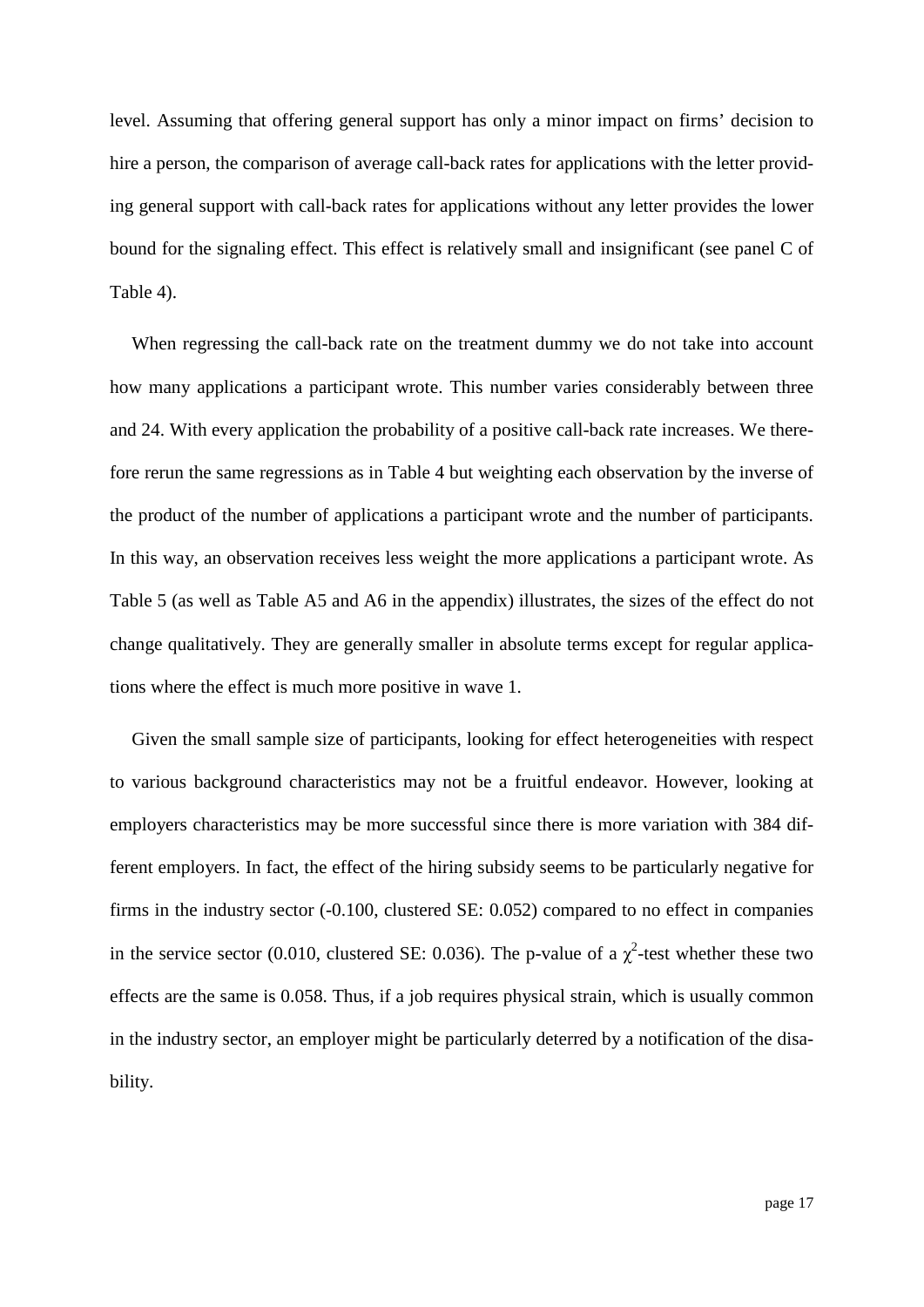| Dependent variable:                 | Full       |           |          |
|-------------------------------------|------------|-----------|----------|
| Call back rate                      | sample     | Wave 1    | Wave 2   |
| $\mathbf A$                         |            |           |          |
| Notification of subsidy vs.         | $-0.006$   | $-0.023$  | 0.042    |
| No notification                     | (0.029)    | (0.037)   | (0.033)  |
| Constant                            | $0.058***$ | $0.070**$ | 0.023    |
|                                     | (0.021)    | (0.028)   | (0.016)  |
| $R^2$                               | < 0.000    | 0.002     | 0.010    |
| $\mathbf N$                         | 335        | 233       | 102      |
| B                                   |            |           |          |
| Notification of subsidy vs.         |            |           | $0.053*$ |
| general support                     |            |           | (0.029)  |
| Constant                            |            |           | 0.011    |
|                                     |            |           | (0.011)  |
| $R^2$                               |            |           | 0.019    |
| $\mathbf N$                         |            |           | 101      |
| $\mathbf C$                         |            |           |          |
| Notification of general support vs. |            |           | $-0.012$ |
| No notification                     |            |           | (0.013)  |
| Constant                            |            |           | 0.025    |
|                                     |            |           | (0.017)  |
| $R^2$                               |            |           | 0.002    |
| N                                   |            |           | 99       |

**TABLE 5**: Treatment effects with weighted observations

*Notes*: Standard errors in parentheses clustered at the individual. \*\*\*,\*\* indicate statistical significance at the 1 and 5 percent level, respectively.

#### **6 Conclusion**

We conducted a small-scale social field experiment to evaluate the effectiveness of a subsidy scheme aimed at increasing employment of people with a disability. Our participants, who were all eligible for this subsidy, wrote several applications where it was randomly decided whether or not the subsidy was disclosed. We measure effectiveness by comparing callback rates. Our results reveal that the effectiveness strongly depends on the respective target group. While the subsidy is ineffective or even counterproductive in a group of adolescents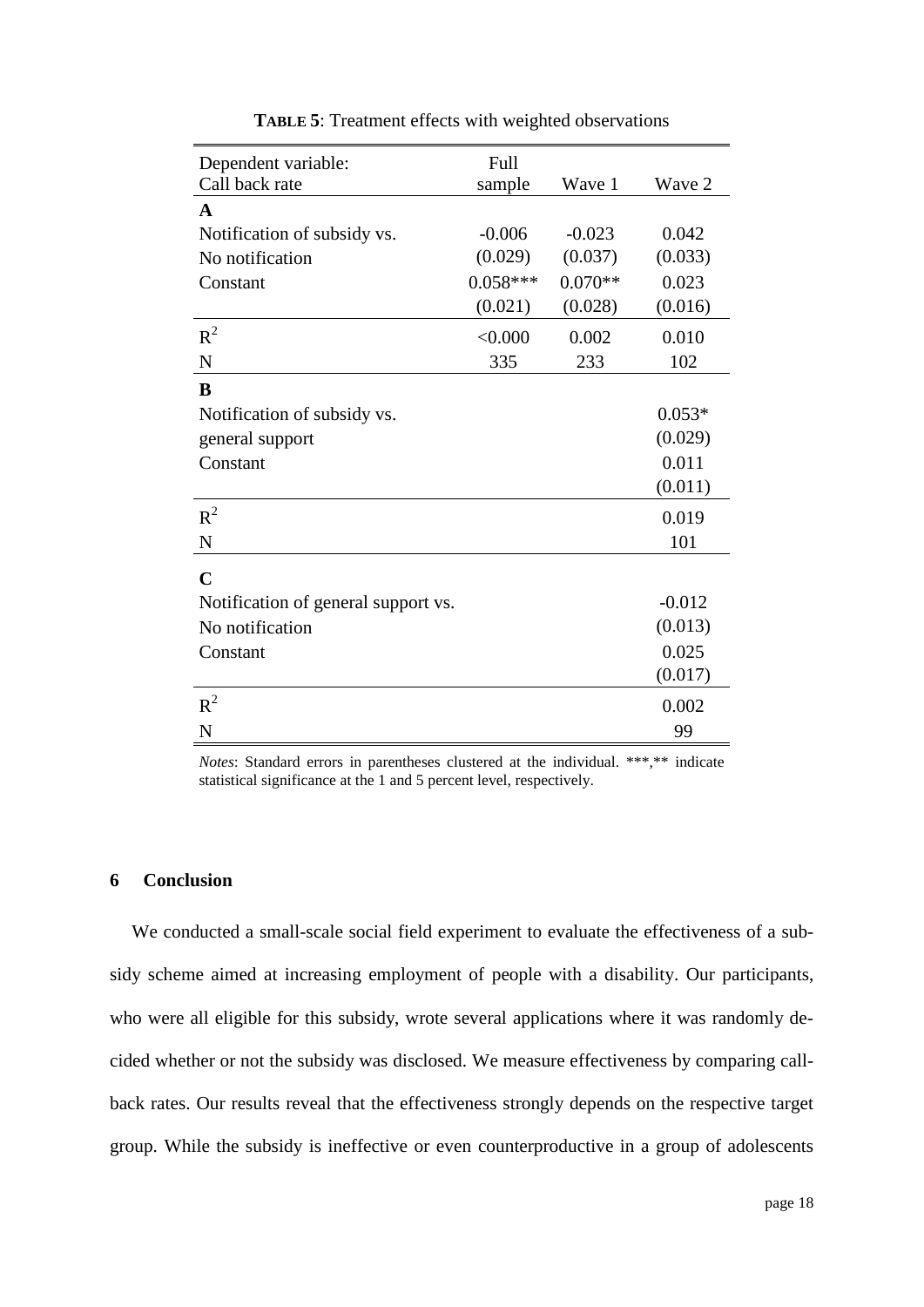who are at the end of their vocational training program, the subsidy is likely to increase callback rates in a group of clients of job coaching services.

The different treatment effects may be grounded in the difference between the two groups: The first group consists predominantly of young people who acquired their disability before they completed their education and who are just at the end of their vocational training program. For this group, the adjustment grant may not be needed. Disclosing the disability, however, raises the signaling effect. The second group consists of people who typically acquired their disability after they completed their formal education. Due to their health limitation, many of them are forced to change profession. For them, an adjustment grant may be necessary. On the other hand, the signaling effect may be lower since disclosing the disability provides an explanation for gaps in the employment history.

Our study fails to make a general judgment on the overall effectiveness of the subsidy for two reasons: First, we analyze the effectiveness in a single application method only and it is unclear how the subsidy affects success rates of other application methods. There is, however, a considerable risk that in informal applications as well as job coaching activities substantial windfall profits are generated if the firms would be anyway willing to accept a candidate with a handicap. Second, and far more relevant, our sample may not be representative for the general population eligible for adjustment grants. Our results are thus causal for the chosen groups but may not correspond to the average treatment effect.

Particularly in the light of the strong effect heterogeneities we urge policy makers in Switzerland and elsewhere to carefully revise their existing subsidy schemes. Larger-scale studies would be needed to assess the average impact as well as to isolate groups that would particularly benefit/harm from those subsidy schemes.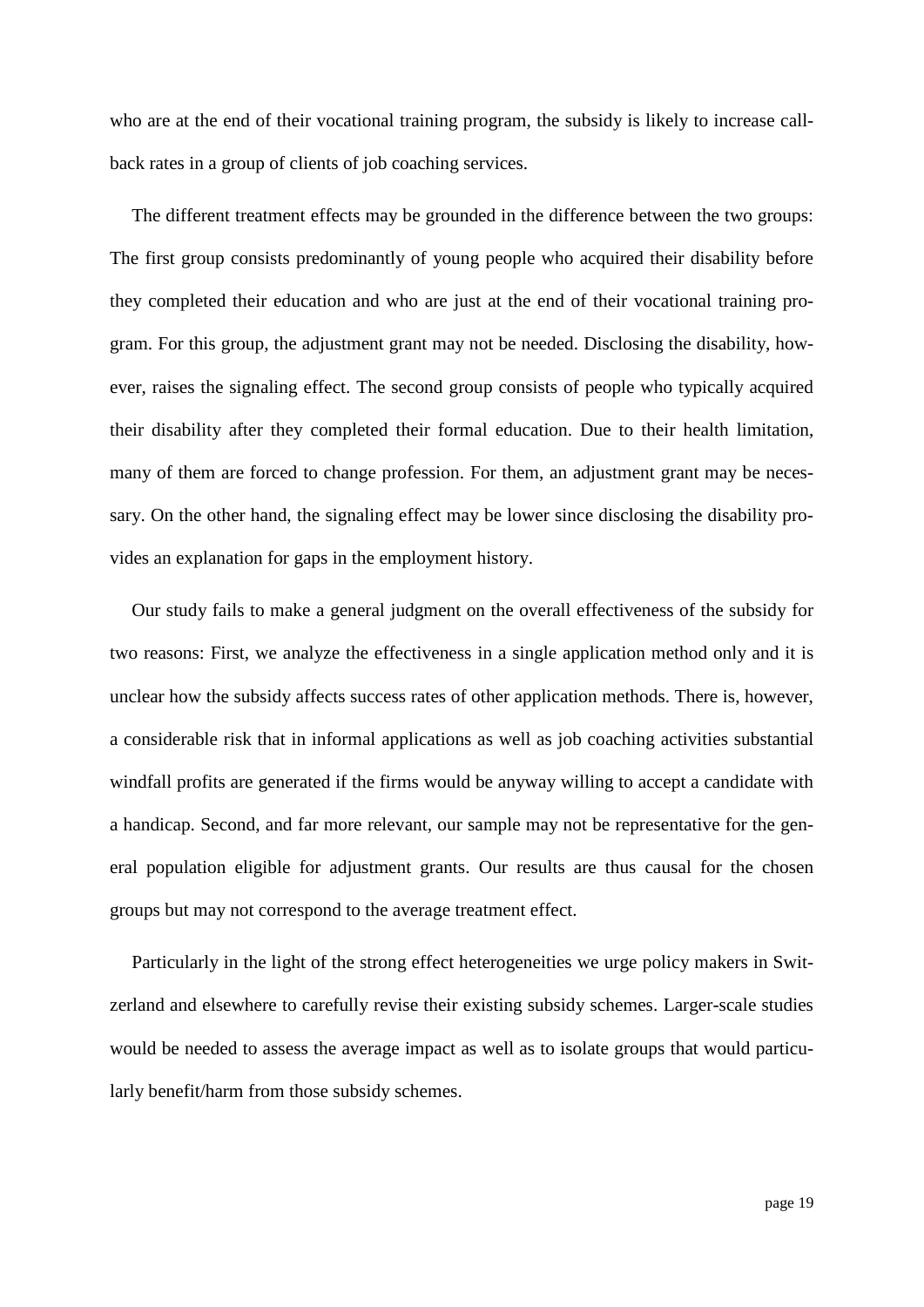#### **References**

- <span id="page-20-15"></span>Baumgärtner, M., S. Böhm and D. Dwertmann (2011) *Call Yachol*, mimeo, University of St.Gallen.
- <span id="page-20-1"></span>Bell, S. H. and L. L. Orr (1994). 'Is Subsidized Employment Cost Effective for Welfare Recipients? Experimental Evidence from Seven State Demonstrations', *The Journal of Human Resources*, vol. **29**(**1**), pp. 42-61.
- <span id="page-20-9"></span>Bell, S. H. and L. R. Peck (2012) *Obstacles to and Limitations of Social Experiments: 15 False Alarms*, Abt Thought Leadership Paper.
- <span id="page-20-13"></span>Bertrand, M. and S. Mullainathan (2004). 'Are Emily and Greg More Employable Than Lakisha and Jamal? A Field Experiment on Labor Market Discrimination', *American Economic Review*, vol. **94**(**4**), pp. 991-1013.
- <span id="page-20-12"></span>Bishop, J. H. and S. Kang (1991). 'Applying for entitlements: Employers and the targeted jobs tax credit', *Journal of Policy Analysis and Management*, vol. **10**(**1**), pp. 24-45.
- <span id="page-20-2"></span>Burtless, G. (1985). 'Are Targeted Wage Subsidies Harmful? Evidence from a Wage Voucher Experiment', *Industrial and Labor Relations Review*, vol. **39**(**1**), pp. 105-114.
- <span id="page-20-7"></span>Carling, K. and K. Richardson (2004). 'The relative efficiency of labor market programs: Swedish experience from the 1990s', *Labour Economics*, vol. **11**(**3**), pp. 335-354.
- <span id="page-20-3"></span>Dubin, J. A. and D. Rivers (1993). 'Experimental estimates of the impact of wage subsidies', *Journal of Econometrics*, vol. **56**(**1-2**), pp. 219-242.
- <span id="page-20-10"></span>Falk, A., R. Lalive and J. Zweimüller (2005). 'The success of job applications: a new approach to program evaluation', *Labour Economics*, vol. **12**(**6**), pp. 739-748.
- <span id="page-20-4"></span>Galasso, E., M. Ravallion and A. Salvia (2004). 'Assisting the Transition from Workfare to Work: A Randomized Experiment', *Industrial and Labor Relations Review*, vol. **58**(**1**), pp. 128-142.
- <span id="page-20-14"></span>Grob, A., R. Lüthi, F. G. Kaiser, A. Flammer, A. Mackinnon and A. J. Wearing (1991). 'Berner Fragebogen zum Wohlbefinden Jugendlicher (BFW)', *Diagnostica*, vol. **37**(**1**), pp. 66-75.
- <span id="page-20-8"></span>Gupta, N. D. and M. Larsen (2008) *Evaluating Employment Effects of Wage Subsidies for the Disabled – the Danish Flexjobs Scheme*, The Danish National Centre for Social Research.
- <span id="page-20-0"></span>Gupta, N. D. and M. Larsen (2010) *Evaluating Labour Market Effects of Wage Subsidies for the Disabled – the Danish Flexjob Scheme*, The Danish National Centre for Social Research, Research Department of Employment and Integration, Working Paper 07:2010.
- <span id="page-20-5"></span>Hamersma, S. (2008). The effects of an employer subsidy on employment outcomes: A study of the work opportunity and welfare-to-work tax credits', *Journal of Policy Analysis and Management*, vol. **27**(**3**), pp. 498-520.
- <span id="page-20-11"></span>Heckman, J. J., R. J. LaLonde and J. A. Smith (1999). 'The Economics and Econometrics of Active Labor Market Programs', in (Ashenfelter, O. and D. Card Eds.), *Handbook of Labour Economics,* pp. 1865–2097, Amsterdam: North-Holland.
- <span id="page-20-6"></span>Huttunen, K., J. Pirttilä and R. Uusitalo (2010). 'The Employment Effects of Low-Wage Subsidies, ' *CESifo Group Munich, CESifo Working Paper No. 3043*.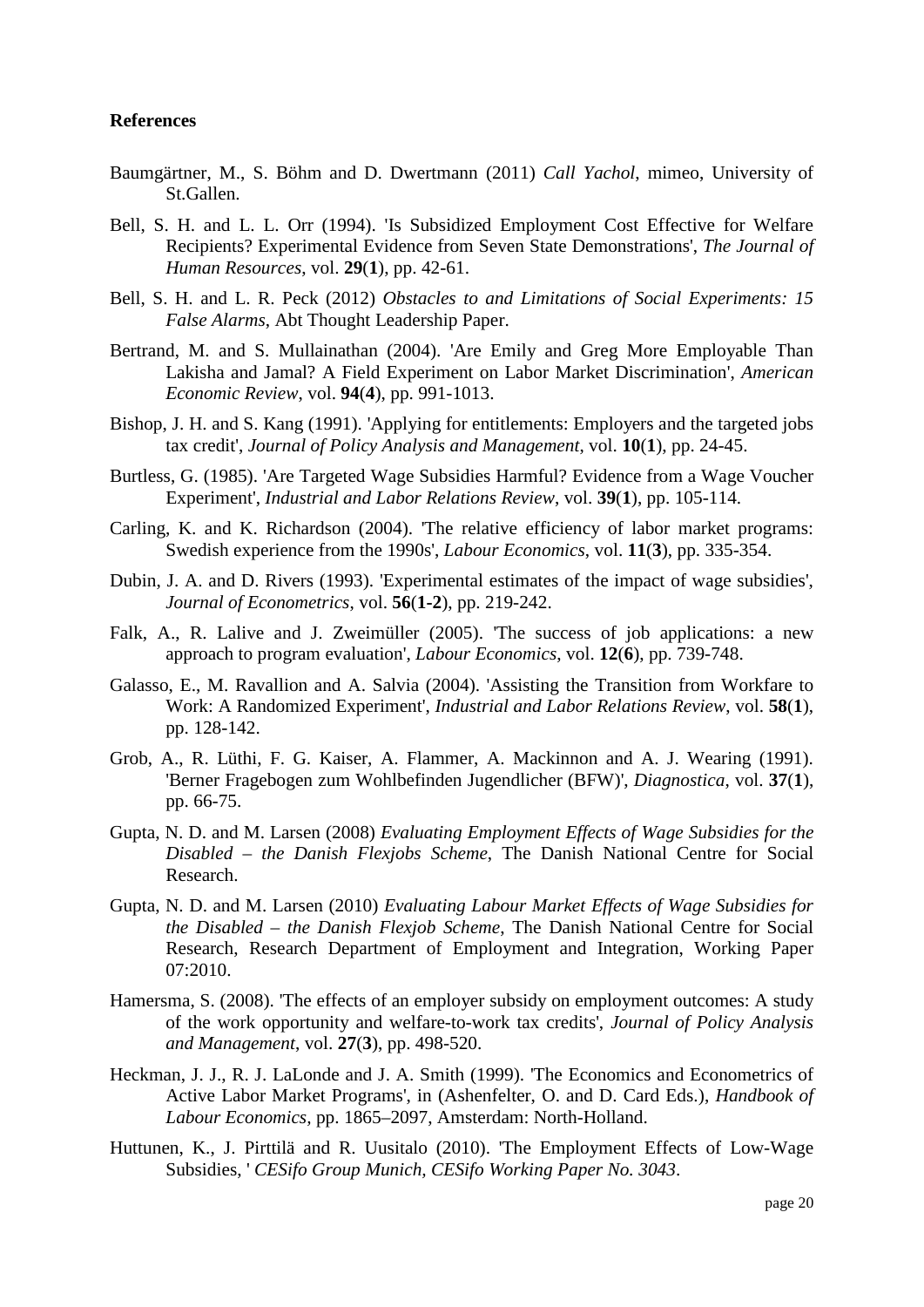- <span id="page-21-4"></span>Katz, L. (1996). 'Wage Subsidies for the Disadvantaged', *National Bureau of Economic Research Working Paper Series*(**No. 5679**).
- <span id="page-21-3"></span>Marx, I. (2001). 'Job subsidies and cuts in employers' social security contributions: The verdict of empirical evaluation studies', *International Labour Review*, vol. **140**(**1**), pp. 69-83.
- <span id="page-21-7"></span>Neubäumer, R. (2010). 'Can Training Programs or Rather Wage Subsidies Bring the Unemployed Back to Work? A Theoretical and Empirical Investigation for Germany', *IZA Discussion Paper Nr. 4864*.
- <span id="page-21-0"></span>Neumark, D. (2011). 'Policies to Encourage Job Creation: Hiring Credits vs. Worker Subsidies', *National Bureau of Economic Research Working Paper Series*(**No. 16866**).
- <span id="page-21-2"></span>OECD (2003) *Transforming Disability into Ability*, Paris OECD Publishing.
- <span id="page-21-1"></span>OECD (2010) *Sickness, Disability and Work: Breaking the Barriers - A Synthesis of Findings across OECD countries*, Paris OECD Publishing.
- <span id="page-21-9"></span>Oreopoulos, P. (2011). 'Why Do Skilled Immigrants Struggle in the Labor Market? A Field Experiment with Thirteen Thousand Resumes', *American Economic Journal: Economic Policy*, vol. **3**(**4**), pp. 148-171.
- <span id="page-21-15"></span>Rammstedt, B. and O. P. John (2007). 'Measuring personality in one minute or less: A 10 item short version of the Big Five Inventory in English and German', *Journal of Research in Personality*, vol. **41**(**1**), pp. 203-212.
- <span id="page-21-10"></span>Riach, P. A. and J. Rich (2004). 'Deceptive Field Experiments of Discrimination: Are they Ethical?', *Kyklos*, vol. **57**(**3**), pp. 457-470.
- <span id="page-21-11"></span>Rosenberg, M. (1979). *Conceiving the self*, New York: Basic Books.
- <span id="page-21-14"></span>Schulz, U. and R. Schwarzer (2003). 'Soziale Unterstützung bei der Krankheitsbewältigung: Die Berliner Social Support Skalen (BSSS)', *Diagnostica*, vol. **49**(**2**), pp. 73-82.
- <span id="page-21-6"></span>Schünemann, B., M. Lechner and C. Wunsch (2011). 'Do Long-term Unemployed Workers Benefit from Targeted Wage Subsidies?', *Discussion Paper 2011-26, University of St. Gallen, Department of Economics*.
- <span id="page-21-12"></span>Schwarzer, R. (2000). 'General Perceived Self-Efficacy in 14 Cultures', in (Editor Ed.)^Eds.), *Book General Perceived Self-Efficacy in 14 Cultures*, City.
- <span id="page-21-13"></span>Schwarzer, R. and M. Jerusalem (eds.) (1999). *Skalen zur Erfassung von Lehrer- und Schülermerkmalen. Dokumentation der psychometrischen Verfahren im Rahmen der Wissenschaftlichen Begleitung des Modellversuchs Selbstwirksame Schulen*, Berlin.
- <span id="page-21-8"></span>Sianesi, B. (2008). 'Differential effects of active labour market programs for the unemployed', *Labour Economics*, vol. **15**(**3**), pp. 370-399.
- <span id="page-21-5"></span>Woodbury, S. A. and R. G. Spiegelman (1987). 'Bonuses to Workers and Employers to Reduce Unemployment: Randomized Trials in Illinois', *The American Economic Review*, vol. **77**(**4**), pp. 513-530.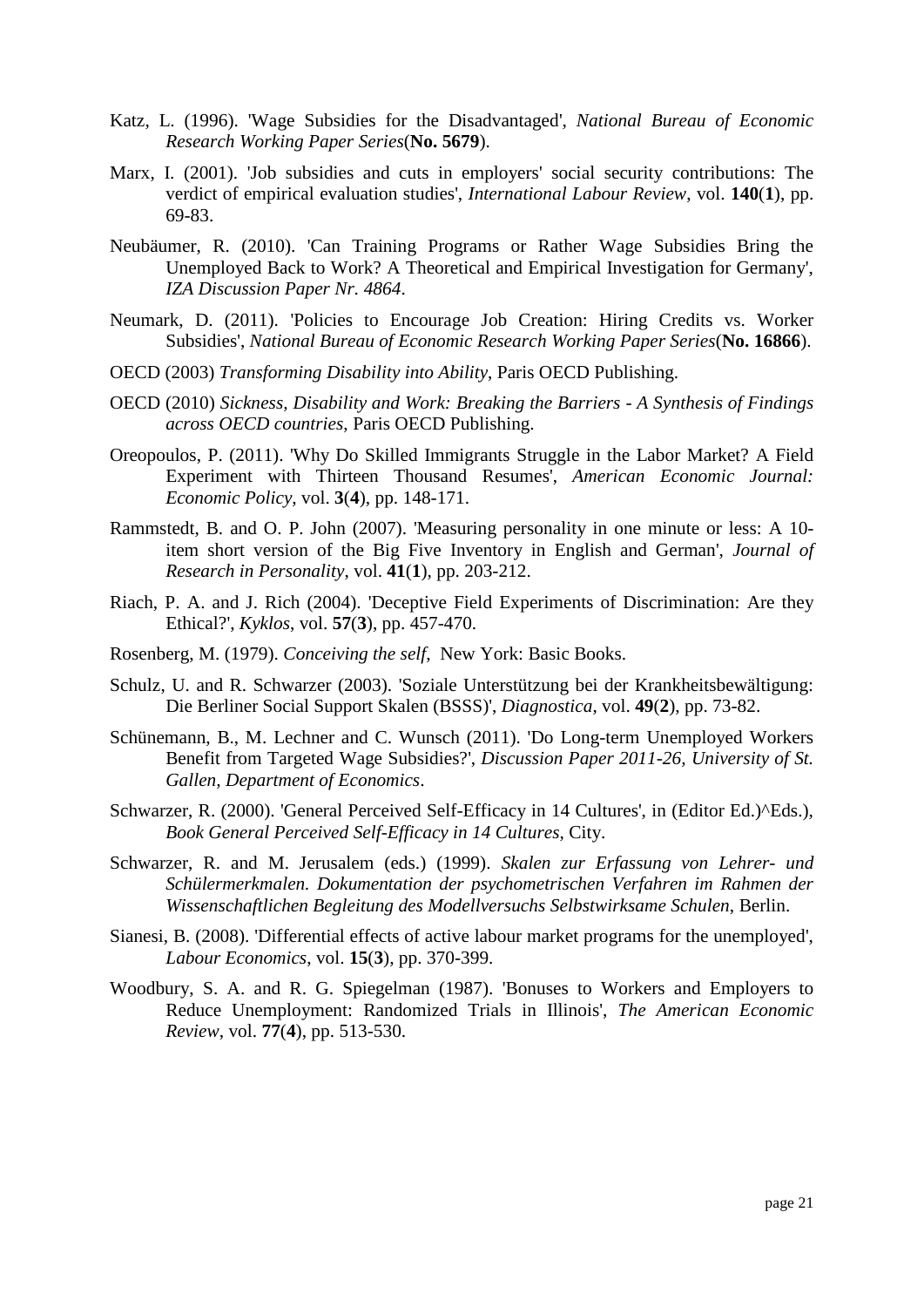## **Appendix**



### **FIGURE A1:** Kaplan-Meier survival functions

*Notes:* Failure is equal to receiving a rejection letter. The p-value of the log-rank test, a nonparametric test for whether the survival functions are the same, is 0.247.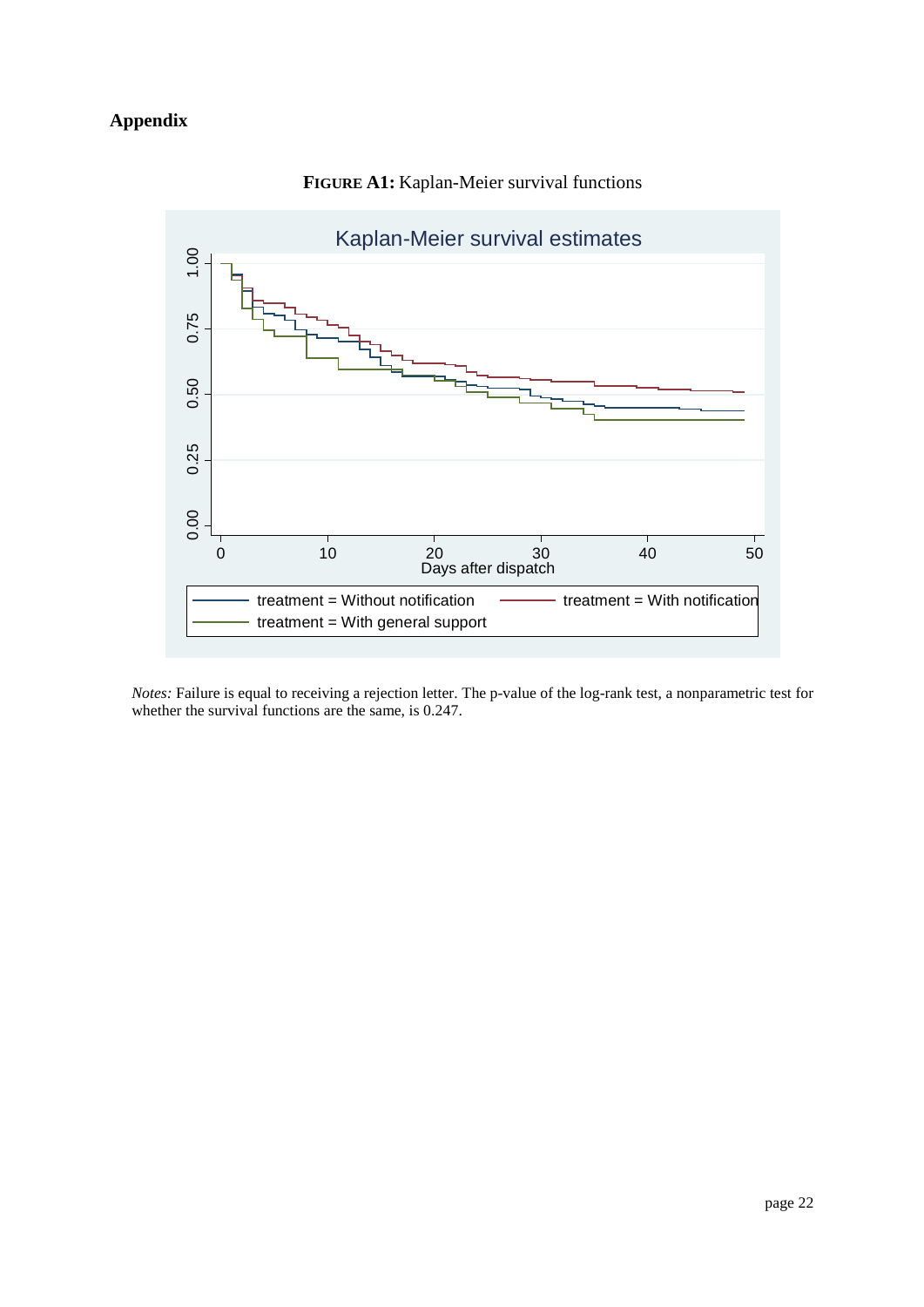|                                                       |    | Wave 1  |             | Wave 2      | <b>TREE</b>        | <b>SHP</b>            |
|-------------------------------------------------------|----|---------|-------------|-------------|--------------------|-----------------------|
| Demographics observable from CV                       |    | N Mean  | $\mathbf N$ | Mean        | $(N=1750)$<br>Mean | $(N=1810)$<br>Mean    |
| Male                                                  | 39 | 0.49    | 13          | 0.53        | 0.48               | 0.43                  |
| Age                                                   | 39 | 21.53   |             | 13 44.90*** | $19.55**$          | 46.78                 |
| Married                                               | 32 | 0.06    | 13          | $0.38***$   | $0.01***$          | 0.58                  |
| <b>Swiss</b>                                          | 34 | 0.88    | 12          | $0.58**$    | 0.81               | $0.93$ <sup>+++</sup> |
| German language                                       | 32 | 0.88    | 13          | 0.69        | $0.50***$          | 0.74                  |
| Non-german family name                                | 39 | 0.33    | 13          | 0.46        |                    |                       |
| Work & education history                              |    |         |             |             |                    |                       |
| Finished apprenticeship                               | 39 | 0.97    | 13          | $0.69***$   |                    |                       |
| Duration of apprenticeship in years                   | 38 | 2.13    | 9           | $3.11***$   | $3.14***$          |                       |
| Finished school in regular time                       | 39 | 0.52    | 10          | $1***$      |                    |                       |
| Has ever visited special school                       | 39 | 0.21    | 13          | $0*$        |                    |                       |
| Years of work experience in sustainable<br>employment | 39 | 1.30    |             | 13 20.96*** |                    |                       |
| Gaps in CV                                            | 39 | 0.36    | 13          | $0.85***$   |                    |                       |
| Unexplained gaps in CV (in months)                    | 39 | 5.59    | 13          | 9.85        |                    |                       |
| Explained gaps in CV (in months)                      | 39 | 1.51    | 13          | 32***       |                    |                       |
| Learned profession                                    | 39 |         | 13          |             |                    |                       |
| Industrial sector                                     |    | 0.67    |             | 0.69        |                    |                       |
| Service sector                                        |    | 0.33    |             | 0.31        |                    |                       |
| <b>Importance of job characteristics</b>              |    |         |             |             |                    |                       |
| Short commute to work                                 | 39 | 2.64    | 13          | 2.69        | 2.62               |                       |
| Working part-time                                     | 38 | 2.16    | 13          | $2.85*$     | 2.08               |                       |
| Job security                                          | 39 | 3.69    | 13          | 3.61        | 3.62               |                       |
| Able to learn something new                           | 38 | 3.34    | 13          | 3.15        | 3.36               |                       |
| <b>Personality traits</b>                             |    |         |             |             |                    |                       |
| Self-efficacy                                         | 37 | 2.88 13 |             | 2.96        | 3.00               |                       |
| Social Support                                        | 39 | 3.41    | 13          | 3.31        | 3.60               |                       |
| Self esteem                                           | 38 | 4.02    | 13          | 3.90        | 4.10               |                       |
| Positive attitude towards life                        | 37 | 4.41    | 13          | $3.92**$    | $4.66**$           |                       |
| Self-responsibility/locus of control                  | 37 | 4.89    | 13          | 4.31**      |                    |                       |
| <b>Big Five Personality traits</b>                    |    |         |             |             |                    |                       |
| Extraversion                                          | 36 | 0.33    | 13          | 0.23        |                    | $1.32 +$              |
| Agreeableness                                         | 37 | 1.22    | 13          | 1.23        |                    | 1.37                  |
| Conscientiousness                                     | 38 | 1.53    | 13          | $2.31*$     |                    | 1.94                  |
| Neuroticism                                           | 38 | 0.08    | 13          | 0.23        |                    | $-1.04$ <sup>++</sup> |
| <b>Openness</b>                                       | 36 | 1.28    | 13          | 0.77        |                    | 1.12                  |
| Perception about disability                           |    |         |             |             |                    |                       |
| Self-perceived disability or health impair-<br>ment   | 34 | 0.35    | 13          | $0.92***$   |                    |                       |

TABLE A1: Descriptive statistics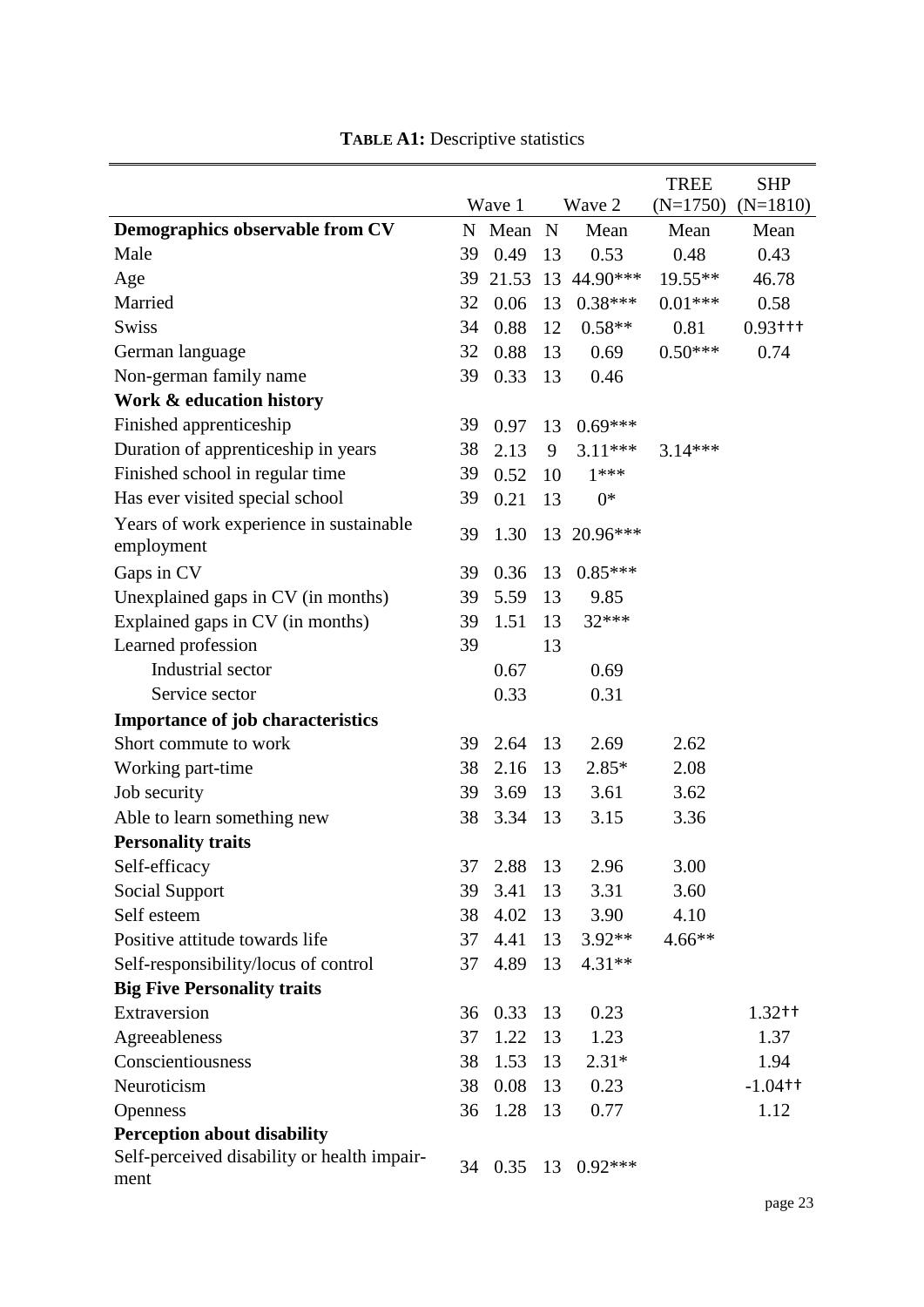| Type of disability |      |
|--------------------|------|
| Physical           | 0.92 |
| Mental             | 0.33 |
| Intellectual       |      |

*Source*: own calculations, TREE (2008) and SHP (2009).

*Notes*: Individuals in the TREE sample are in their last year of their apprenticeship independent of the wave and age. Numbers of observations vary since some questions were not included in all waves. The SHP sample includes the disability insured population (age 18-65). Variables of importance of job characteristics are measured on a 4-point Likert scale, ranging from 1=totally subordinate to 4=very important. All personal traits are average values of agreements to statements (except for social support, which is composed of only one statement). Self-efficacy and positive attitude towards life have three components, while self-esteem has four. Selfefficacy and social support are measured on a 4-point Likert scale ranging from 1=not at all true to 4=exactly true. Self-esteem is measured on a 5-point Likert scale ranging from 1=not at all accurate to 5=very accurate. Positive attitude towards life is measured on a 6-point Likert scale ranging from 1=totally wrong to 6=totally right. The score of every Big 5 personality trait is the sum of two statements where one is positively phrased and the other negatively. The agreement on the statement is scaled on a 5-point Likert scale, ranging from 1=completely disagree to 5=completely agree. The score of the negatively phrased statement is reversed, so the total score can lie in the spectrum of [-4, 4]. Self-responsibility/locus of control is measured on a 6-point Likert scale ranging from 1=totally wrong to 6=totally right and is the average of two questions [\(see Baumgärtner](#page-20-15) *et al.*[, 2011\)](#page-20-15). Tests for significant differences are conducted with Wilcoxon rank-sum tests. \*\*\*,\*\*,\* statistically different from wave 1 at 1, 5 and 10 percent, respectively.†††,††: statistically different from wave 2 at 1 and 5 percent, respectively.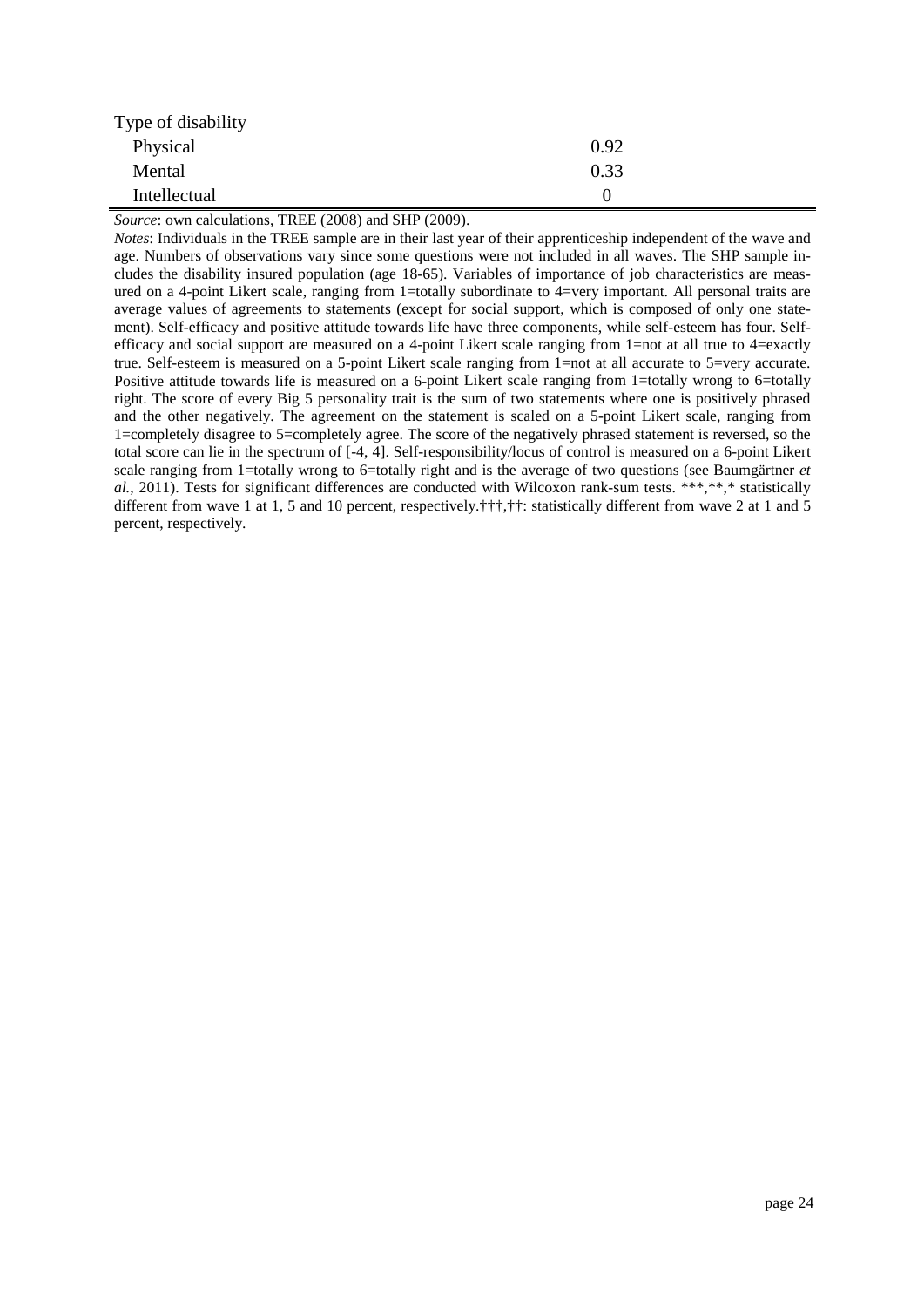| Characteristic                                    | Center 1       | Center <sub>2</sub> |
|---------------------------------------------------|----------------|---------------------|
| Demographics observable from CV                   |                |                     |
| Male                                              | 0.684          | $0.231**$           |
| Age                                               | 21.106         | 22.467              |
| Married                                           | $\overline{0}$ | $0.286**$           |
| <b>Swiss</b>                                      | 0.824          | 1                   |
| German language                                   | 0.778          | $\mathbf{1}$        |
| Duration of apprenticeship in years               | 2.105          | 2.083               |
| Finished school in regular time                   | 0.474          | 0.385               |
| Has ever visited special school                   | 0.158          | 0.308               |
| Years of work experience in sustainable           |                |                     |
| employment                                        | 0.843          | 2.282               |
| Importance of job characteristics (4-point scale) |                |                     |
| Short commute to work                             | 2.474          | 2.769               |
| Working part-time                                 | 2.158          | 1.917               |
| Job security                                      | 3.579          | 3.769               |
| Able to learn something new                       | 3.316          | 3.500               |
| <b>Personality traits</b>                         |                |                     |
| Self-efficacy                                     | 2.947          | 2.861               |
| <b>Social Support</b>                             | 3.421          | 3.308               |
| Self esteem                                       | 4.184          | 3.646*              |
| Positive attitude towards life                    | 4.702          | 3.939**             |
| Self-responsibility/locus of control              | 4.861          | 4.792               |
| <b>Big Five Personality traits</b>                |                |                     |
| Extraversion                                      | 0.105          | 0.500               |
| Agreeableness                                     | 1.684          | 1.077               |
| Conscientiousness                                 | 1.579          | 1.154               |
| Neuroticism                                       | 0.211          | $-0.154$            |
| Openness                                          | 1.474          | 1.692               |
| <b>Perception about disability</b>                |                |                     |
| Self-perceived disability or health impair-       |                |                     |
| ment                                              | 0.333          | 0.273               |
| N                                                 | 19             | 13                  |

**TABLE A2:** Comparison of descriptive statistics from two largest participating rehabilitation centers

*Notes*: See Table A1 for details.

\*\*\*,\*\*,\* statistically different from wave 1 at 1, 5 and 10 percent, respectively. ††,†: statistically different from wave 2 at 5 and 10 percent, respectively.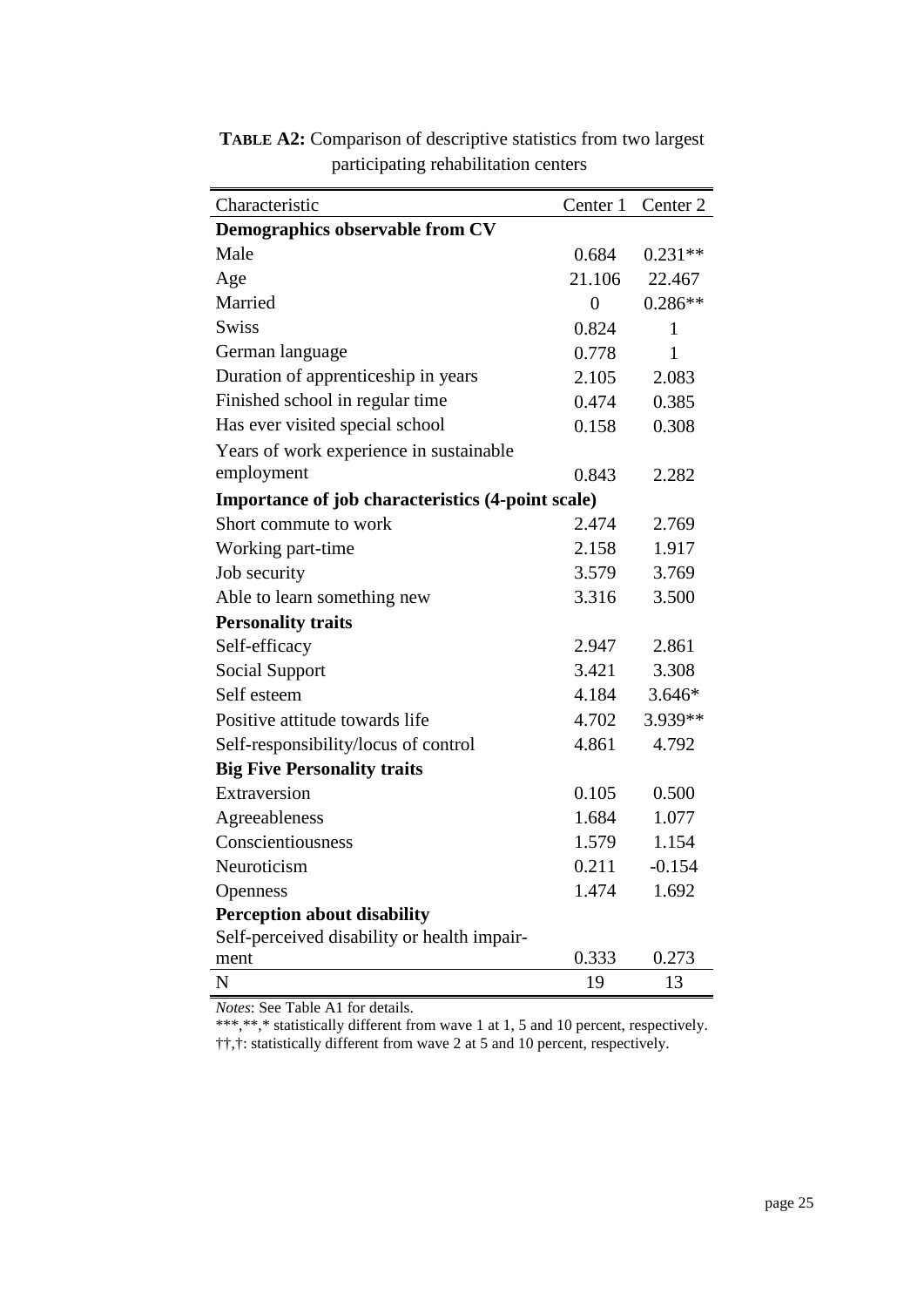| Dependent variable:<br>Call back rate |             | Wave 1    | Wave 2   |
|---------------------------------------|-------------|-----------|----------|
|                                       | Full sample |           |          |
| $\mathbf{A}$                          |             |           |          |
| Notification of subsidy vs.           | 0.021       | 0.005     | 0.052    |
| No notification                       | (0.045)     | (0.058)   | (0.065)  |
| Constant                              | $0.075**$   | $0.083**$ | 0.059    |
|                                       | (0.030)     | (0.042)   | (0.037)  |
| $R^2$                                 | 0.001       | < 0.000   | 0.009    |
| $\mathbf N$                           | 210         | 140       | 70       |
|                                       |             |           |          |
| B                                     |             |           |          |
| Notification of subsidy vs.           |             |           | 0.081    |
| general support                       |             |           | (0.049)  |
| Constant                              |             |           | 0.030    |
|                                       |             |           | (0.029)  |
| $R^2$                                 |             |           | 0.024    |
| ${\bf N}$                             |             |           | 69       |
| $\mathbf C$                           |             |           |          |
| Notification of general support vs.   |             |           | $-0.029$ |
| No notification                       |             |           | (0.029)  |
| Constant                              |             |           | 0.059    |
|                                       |             |           | (0.037)  |
| $R^2$                                 |             |           | 0.005    |
| N                                     |             |           | 67       |

**TABLE A3:** Treatment effects for regular applications

*Notes*: Standard errors in parentheses clustered at the individual. \*\* indicate statistical significance at the 5 percent level.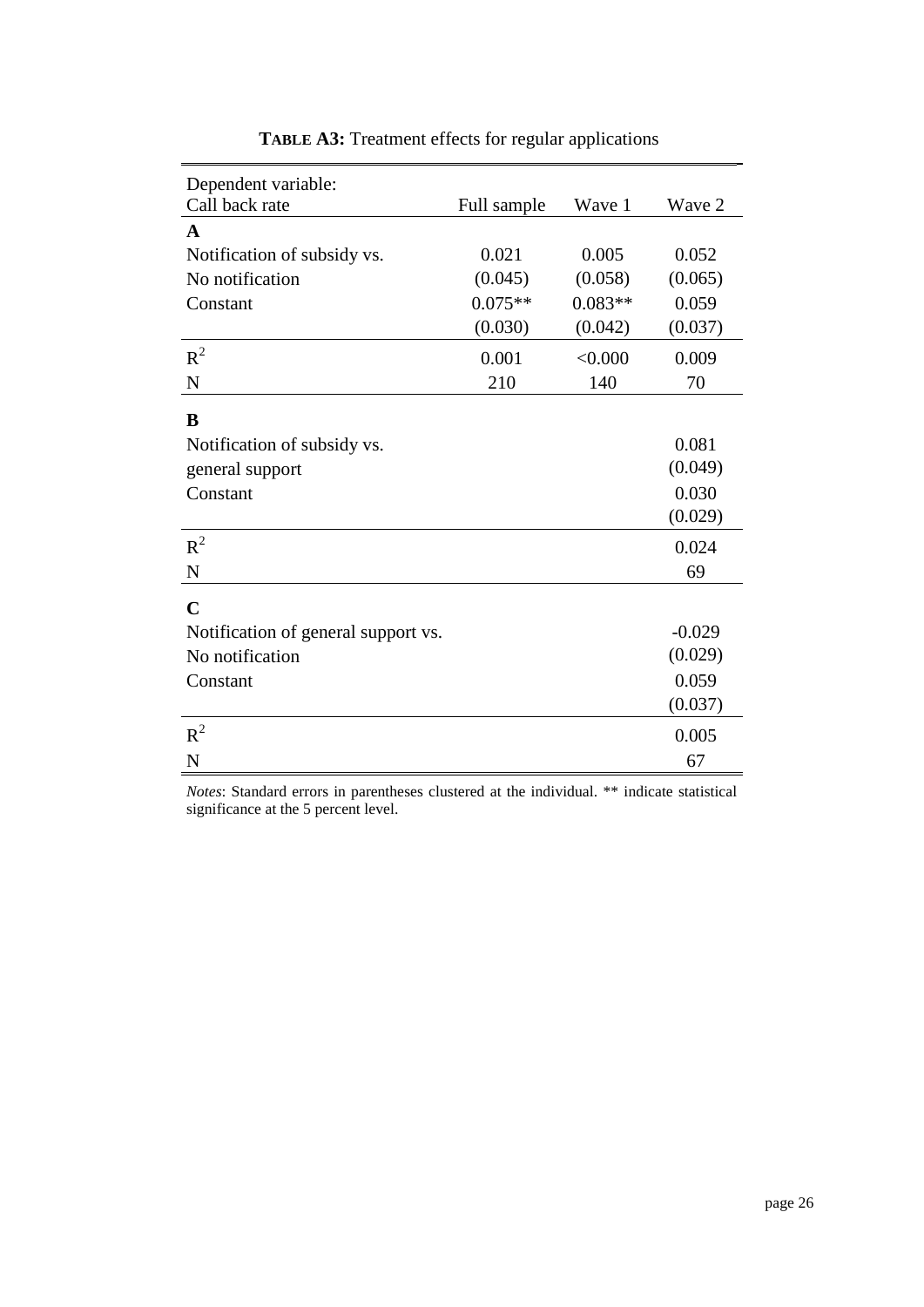| Dependent variable:                 |             |           |                |
|-------------------------------------|-------------|-----------|----------------|
| Call back rate                      | Full sample | Wave 1    | Wave 2         |
| $\mathbf{A}$                        |             |           |                |
| Notification of subsidy vs.         | $-0.056$    | $-0.098*$ | 0.063          |
| No notification                     | (0.043)     | (0.054)   | (0.060)        |
| Constant                            | $0.070*$    | $0.098*$  | $\overline{0}$ |
|                                     | (0.040)     | (0.054)   |                |
| $R^2$                               | 0.020       | 0.057     | 0.032          |
| N                                   | 125         | 93        | 32             |
|                                     |             |           |                |
| B                                   |             |           |                |
| Notification of subsidy vs.         |             |           | 0.063          |
| general support                     |             |           | (0.061)        |
| Constant                            |             |           | $\overline{0}$ |
|                                     |             |           |                |
| $R^2$                               |             |           | 0.032          |
| $\mathbf N$                         |             |           | 32             |
|                                     |             |           |                |
| $\mathbf C$                         |             |           |                |
| Notification of general support vs. |             |           | $\theta$       |
| No notification                     |             |           |                |
| Constant                            |             |           | 0              |
|                                     |             |           |                |
| $R^2$                               |             |           |                |
| N                                   |             |           | 32             |

**TABLE A4:** Treatment effects for unsolicited applications

*Notes*: Standard errors in parentheses clustered at the individual. \* indicates statistical significance at the 10 percent level.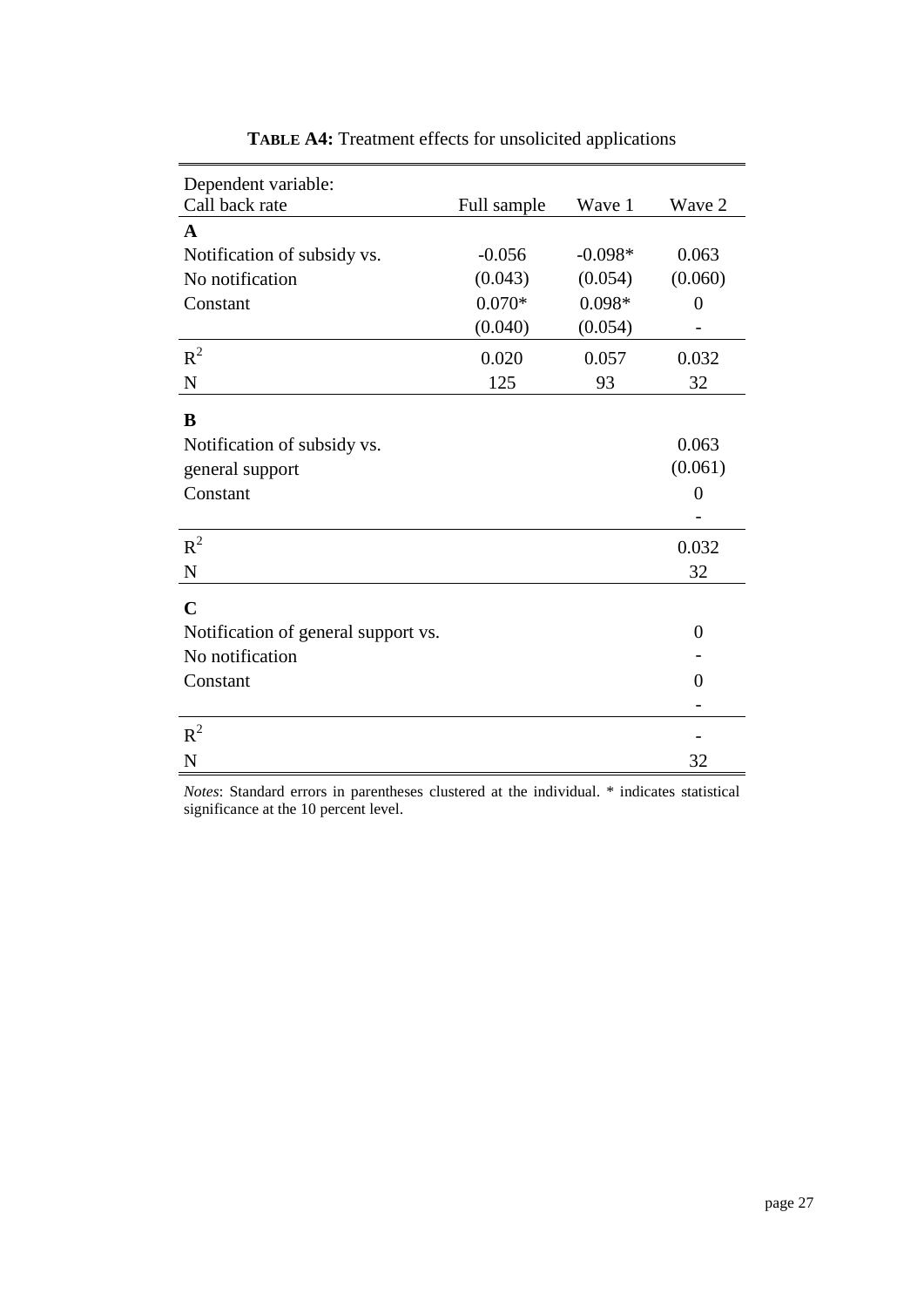| Dependent variable:                 |             |          |          |
|-------------------------------------|-------------|----------|----------|
| Call back rate                      | Full sample | Wave 1   | Wave 2   |
| A                                   |             |          |          |
| Notification of subsidy vs.         | 0.045       | 0.055    | 0.025    |
| No notification                     | (0.040)     | (0.055)  | (0.036)  |
| Constant                            | $0.059*$    | $0.070*$ | 0.030    |
|                                     | (0.030)     | (0.041)  | (0.021)  |
| $R^2$                               | 0.007       | 0.009    | 0.004    |
| ${\bf N}$                           | 209         | 139      | 70       |
| B                                   |             |          |          |
| Notification of subsidy vs.         |             |          | 0.037    |
| general support                     |             |          | (0.026)  |
| Constant                            |             |          | 0.014    |
|                                     |             |          | (0.014)  |
| $R^2$                               |             |          | 0.010    |
| $\mathbf N$                         |             |          | 69       |
| $\mathbf C$                         |             |          |          |
| Notification of general support vs. |             |          | $-0.017$ |
| No notification                     |             |          | (0.019)  |
| Constant                            |             |          | 0.033    |
|                                     |             |          | (0.023)  |
| $R^2$                               |             |          | 0.003    |
| $\mathbf N$                         |             |          | 67       |

**TABLE A5:** Treatment effects for regular applications with weighted observations

*Notes*: Standard errors in parentheses clustered at the individual. \* indicates statistical significance at the 10 percent level.